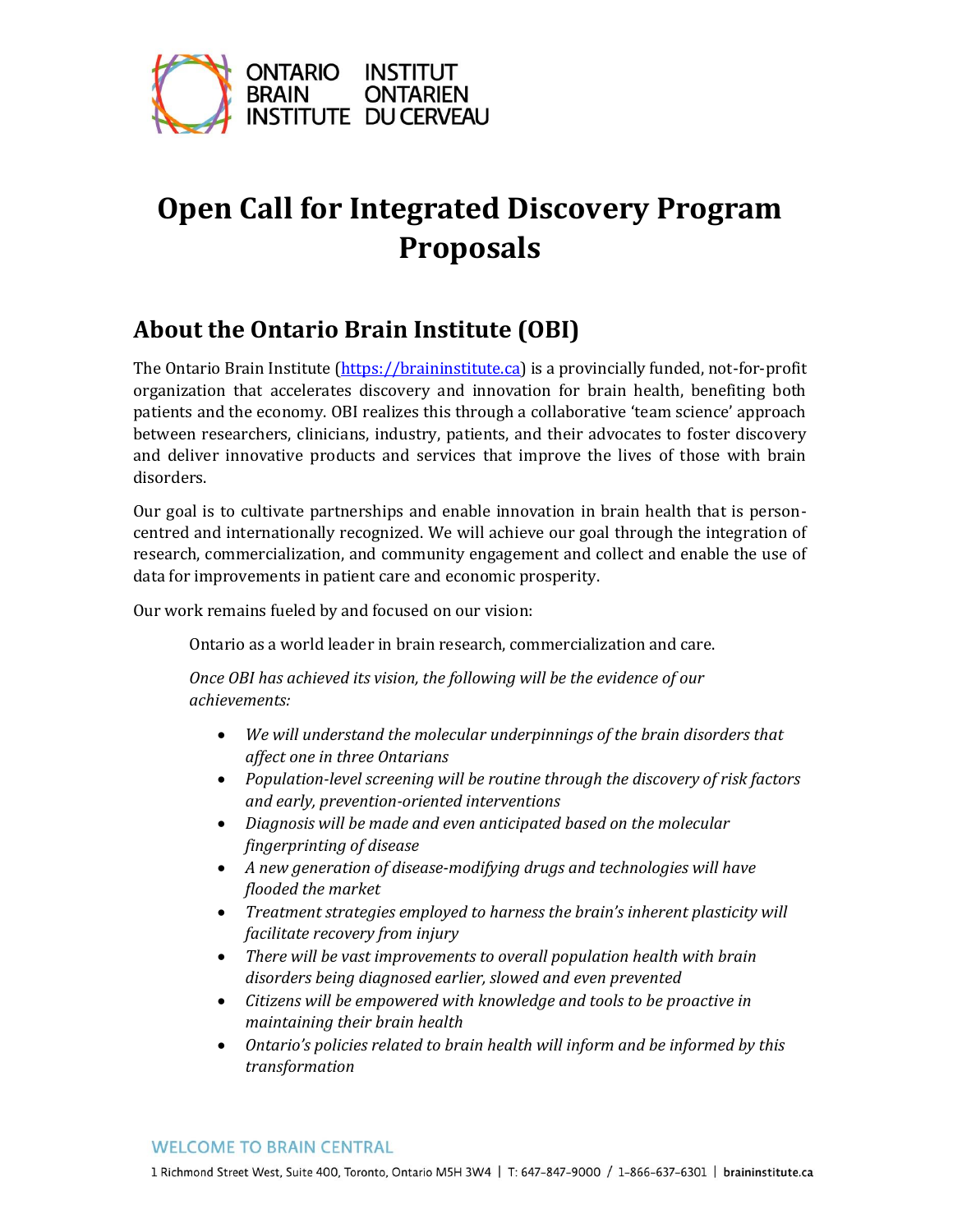

• *The impact of these advances on quality of life, cost of care, and impact on the economy cannot be overstated.*

This vision has guided us since OBI's inception ten years ago, to fund and manage pan-Ontario collaborative translational research networks across brain disorders, called **Integrated Discovery Programs** [\(IDPs\)](https://braininstitute.ca/research-data-sharing) [\(Stuss, 2014\).](https://www.cambridge.org/core/journals/canadian-journal-of-neurological-sciences/article/ontario-brain-institute-completing-the-circle/16B48380EC50614BEA500371C4F4A692) The IDPs include a continued focus on patient and community involvement, industry collaboration, data-driven innovation, with the goal of deeply understanding the clinical populations to drive better care. We will use the term "Integrated Discovery Program" or "IDP" throughout this document as a shorthand for integrated, clinically-oriented, impact-focused networks of research, commercialization, and translation to improve care. We will also use the term "network" throughout this document to refer both to the IDPs and to the applicant's research network, either existing or newly formed for the purposes of this funding opportunity, applying to this Open Call.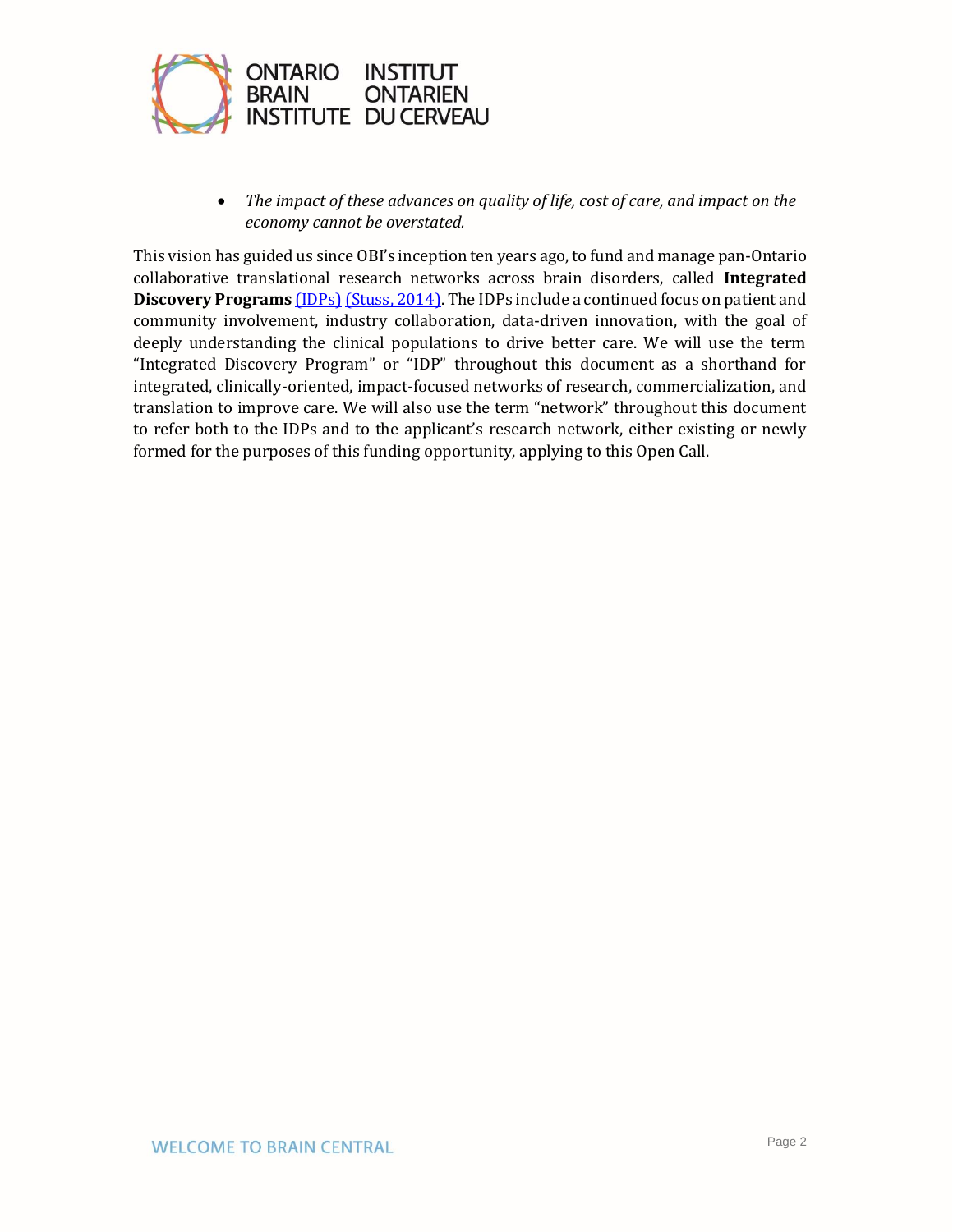

# **Table of Contents**

| 1. |                                                                                     |  |
|----|-------------------------------------------------------------------------------------|--|
|    |                                                                                     |  |
|    |                                                                                     |  |
|    |                                                                                     |  |
|    |                                                                                     |  |
|    |                                                                                     |  |
|    |                                                                                     |  |
|    |                                                                                     |  |
|    |                                                                                     |  |
| 2. |                                                                                     |  |
| 3. |                                                                                     |  |
|    |                                                                                     |  |
|    |                                                                                     |  |
|    |                                                                                     |  |
|    |                                                                                     |  |
|    |                                                                                     |  |
|    |                                                                                     |  |
|    |                                                                                     |  |
|    |                                                                                     |  |
|    |                                                                                     |  |
|    |                                                                                     |  |
|    |                                                                                     |  |
|    | 4.2 Description of Data Management and Analytics by Design Services and Support for |  |
|    |                                                                                     |  |
|    |                                                                                     |  |
|    |                                                                                     |  |
|    | 4.3 Description of Data Management and Analytics by Design Expectations and         |  |
|    |                                                                                     |  |
|    |                                                                                     |  |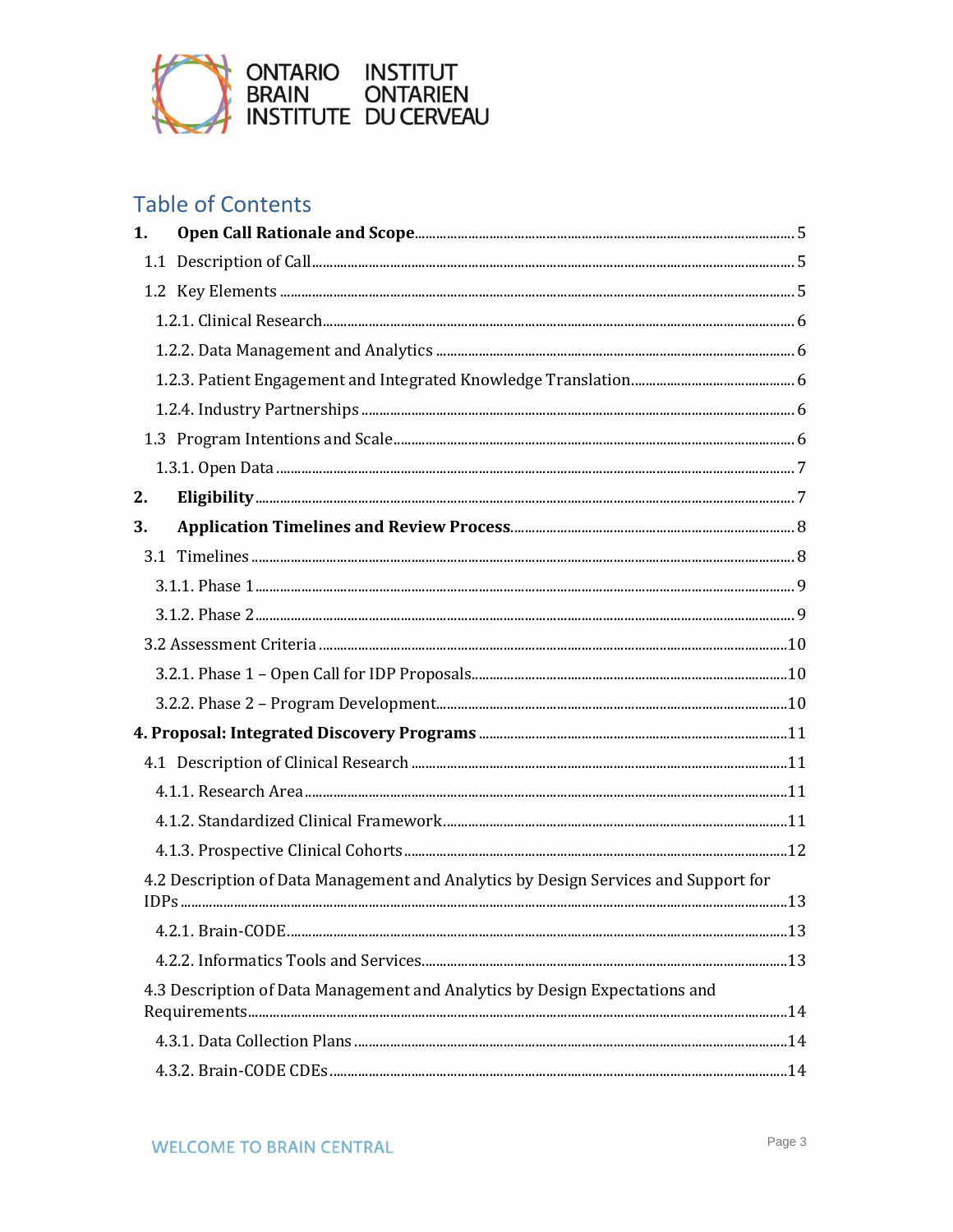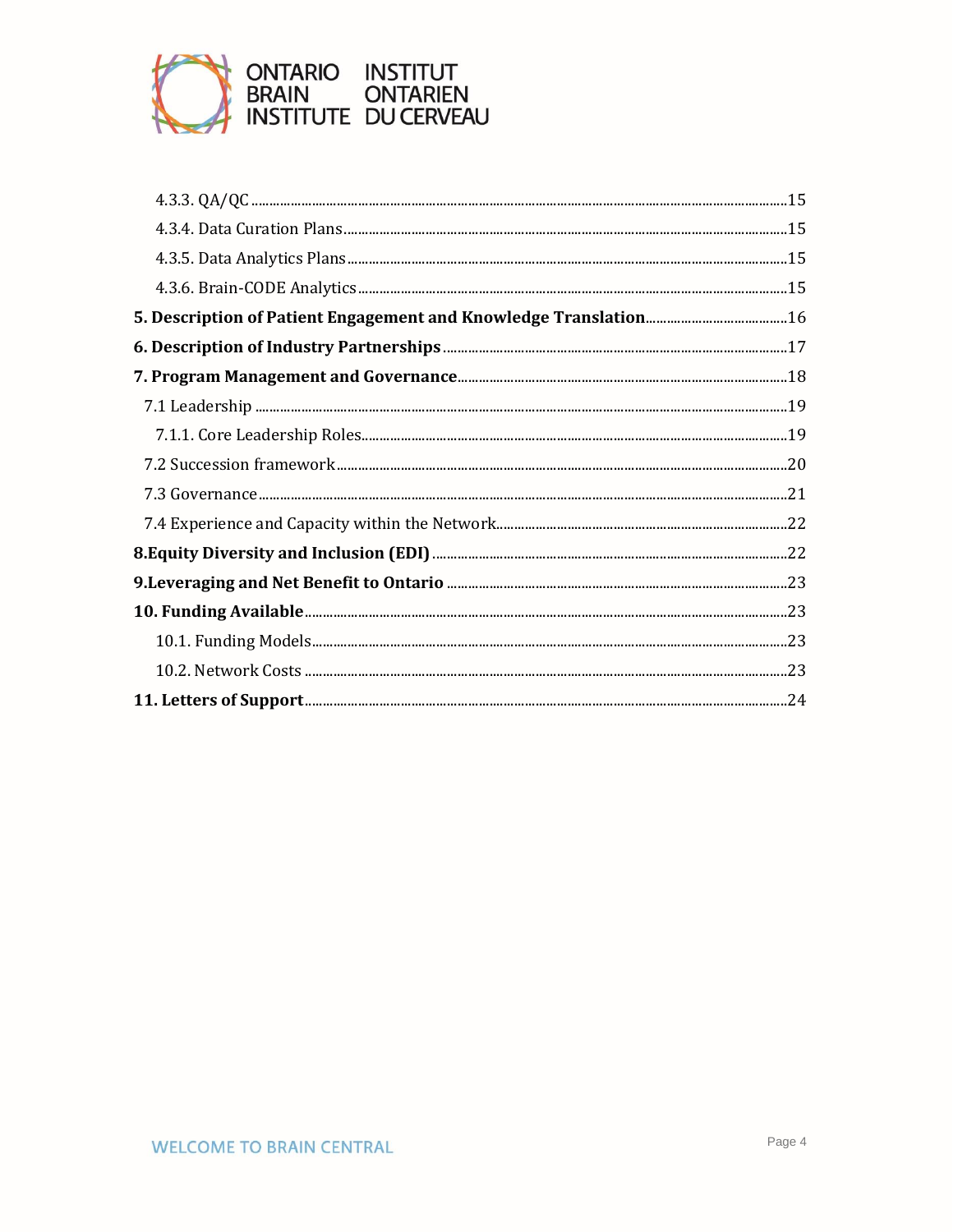

# <span id="page-4-0"></span>**1. Open Call Rationale and Scope**

### 1.1 Description of Call

<span id="page-4-1"></span>Ontario has a wealth of expertise in brain research, commercialization, and care. Through this open call, OBI seeks to engage with these experts to further advance our collective understanding of brain disorders and enable data-driven decision-making to accelerate discovery, translation, and improvements in care.

This open competition seeks networks that have a primary focus in research areas related to brain disorders and who are driven by an approach that starts with standardized patientlevel data collection. The focus is on the deep characterization of clinical cohorts in a fashion that facilitates hypothesis-driven research, testing and validation of new clinical tools, and open science. To this end, we are building on our past approaches [\(Stuss, 2014\)](https://www.cambridge.org/core/journals/canadian-journal-of-neurological-sciences/article/ontario-brain-institute-completing-the-circle/16B48380EC50614BEA500371C4F4A692) with an enhanced emphasis on a strong clinical framework and borrowing ideas from the Master Observational Trial approach, whereby prospective clinical cohorts can be established and used to trial new tools and treatments that will benefit patients [\(Dickson, et al., 2020\)](https://www.sciencedirect.com/science/article/pii/S0092867419313716). This approach involves:

- multi-site, prospective and longitudinal data collection.
- transparent governance, including principles of open data sharing.
- core capabilities for running modular clinical trials.
- patient consent enabling data collection, linkage and secondary use.
- molecular testing capabilities.
- use of Common Data Elements (CDEs).
- ability to integrate with interventional trials or real-world data.
- capacity for advanced analytics and artificial intelligence.

The approach also involves continued partnerships with industry, patients, caregivers, and community organizations to inform patient-level impacts.

### 1.2 Key Elements

<span id="page-4-2"></span>**Four Pillars of the IDP Model**: The open call design is based on four pillars of the IDP model, which include: 1) Clinical Research, 2) Data Management and Analytics, 3) Patient Engagement and Integrated Knowledge Translation, and 4) Industry Partnerships. These four pillars reflect the highly collaborative and integrative approach to research that we believe will help us realize impact faster. These pillars must be represented in IDPs with clear leadership identified for each.

Key elements that fall under each pillar and that will guide the development of the proposals are listed below: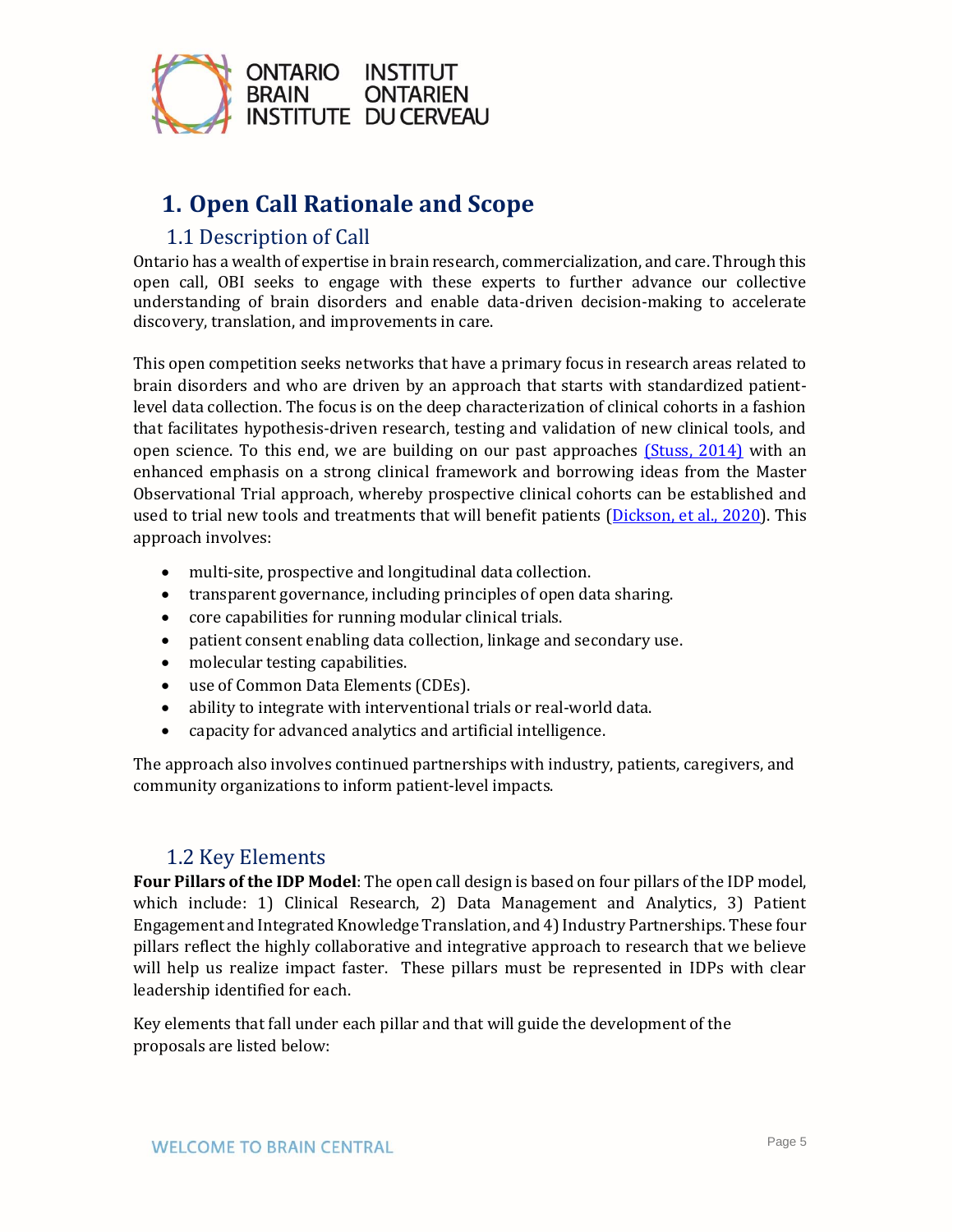

#### <span id="page-5-0"></span>1.2.1. Clinical Research

- Prospective longitudinal patient cohort incorporating multi-modal data collection which can serve a number of purposes, including, for example, acting as a contemporary common control arm for case-matched clinical trials or natural history outcomes studies.
- The approach adds value to national/international initiatives and broadens the opportunity for discovery and impact by facilitating cohort data harmonization, blending and aggregation and enhancing the power of aggregate data models.

#### <span id="page-5-1"></span>1.2.2. Data Management and Analytics

- Standardized and curated data, including international standards of CDEs including data modalities (e.g., patient assessments, imaging, molecular, wearables, etc.) with the goal of creating a longitudinal patient data model reflective of participant heterogeneity.
- Data acquired should be made analysis-ready with analytics-by-design incorporated from the outset, including the methods that facilitate federation with other data sources.
- The main protocol can be modular to allow for the incorporation of other assessments or populations and the testing of innovative technologies or interventions (see  $\underline{\text{Li}} \&$ [Bergan, 2020\)](https://acsjournals.onlinelibrary.wiley.com/doi/full/10.1002/cncr.33205).

#### <span id="page-5-2"></span>1.2.3. Patient Engagement and Integrated Knowledge Translation

- The approach incorporates patient and community engagement throughout the research process and ensures that the research approach is informed by patient needs and is conducted in partnership with patients.
- Equity, Diversity, and Inclusivity (EDI) principles are applied across research design and practices (see CIHR's guidance on best practices here: [https://cihr](https://cihr-irsc.gc.ca/e/52553.html)[irsc.gc.ca/e/52553.html\)](https://cihr-irsc.gc.ca/e/52553.html).

#### <span id="page-5-3"></span>1.2.4. Industry Partnerships

• The approach incorporates industry engagement to conduct clinical trials, technology validation, and/or commercialization of technologies.

### 1.3 Program Intentions and Scale

<span id="page-5-4"></span>OBI funding and partnership are intended to support and scale the development and maintenance of a large-scale, multi-site IDP with standardized data collection, processing, and storage protocols. The approach is focused on the creation and extension of data resources to accelerate the characterization of patient populations, facilitate understanding of biological mechanisms, and embrace a learning healthcare system approach in Ontario. The goal is to improve the lives of people with brain disorders through the generation of data that informs better care, policies, and new treatments and technologies.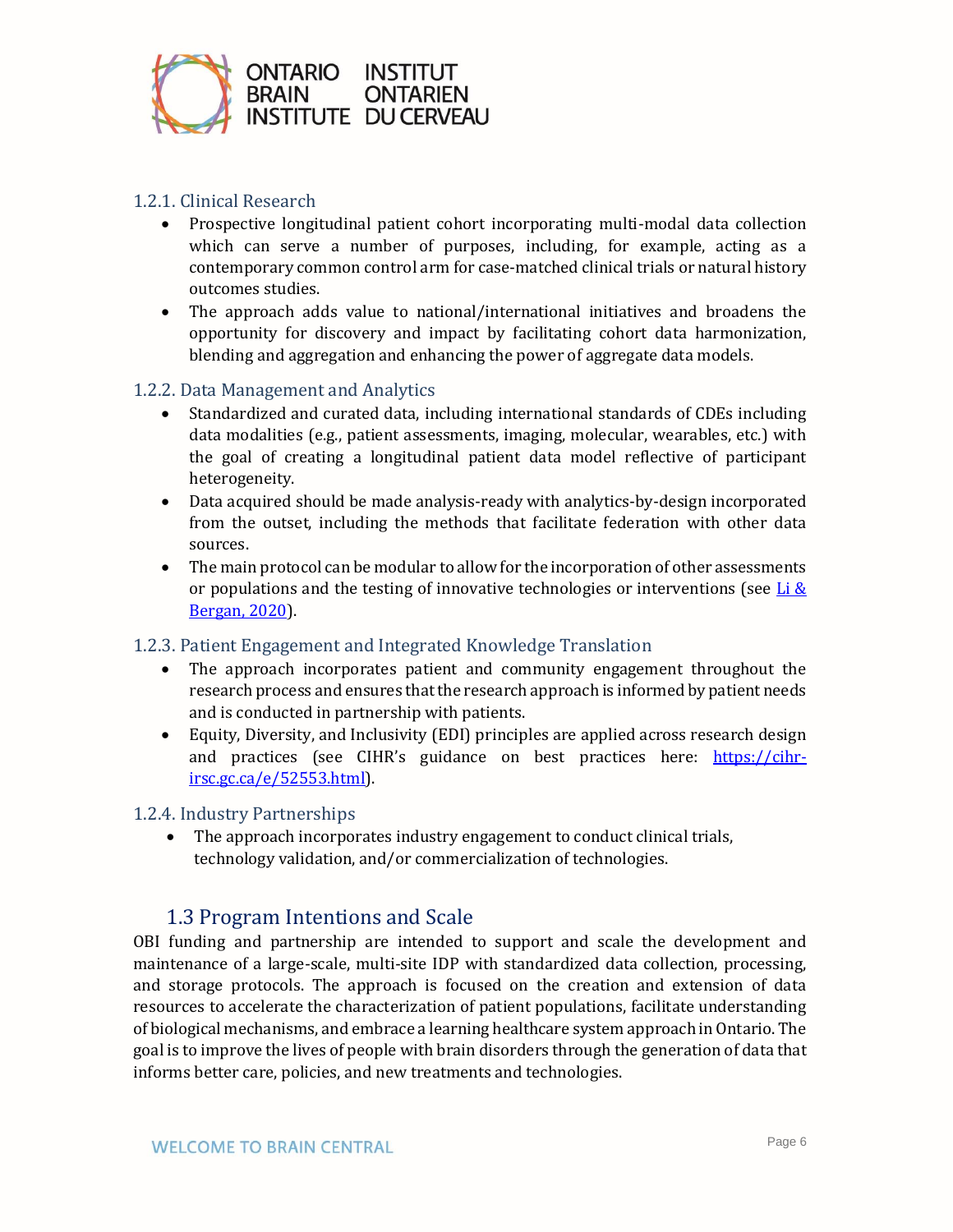

In parallel to the core data collection, OBI will look to support additional opportunities within the networks to leverage the core data assets throughout the funding period. Modular opportunities that fit within and leverage the framework can be listed within this proposal. Examples include validation or interventional trials, incorporation of industry partnerships, evidence implementation in healthcare and community settings, and innovative data analytic approaches.

#### <span id="page-6-0"></span>1.3.1. Open Data

Commitment to open data and to shared policies. Data will be collected, curated in alignment with FAIR principles [\(Wilkinson et al., 2016\)](https://www.nature.com/articles/sdata201618) and released for controlled open access as quickly as reasonably possible across all IDPs. Exclusivity can be placed on specific hypotheses for an agreed-upon timeframe in order to protect the researchers in the IDPs and their work. However, data will be otherwise made open to external applicants for other appropriate and accepted uses.

As a publicly funded organization charged with improving the brain health of Ontarians, it is important that our activities, programs, and services, at all levels, reflect our community and that we demonstrate transparency and inclusiveness. OBI understands and embraces the principle that equity, diversity and inclusion are more than just words. These are principles guiding how we build our teams, cultivate leaders, and operate our programs to improve brain health and create economic opportunities.

### <span id="page-6-1"></span>**2. Eligibility**

This competition is open to neuroscience networks focused on studying prospective clinical cohorts whose outputs target improving brain health, understanding the molecular basis of brain disorders, and creating new tools and technologies. The IDP members must demonstrate the experience and capabilities outlined in the sections below and plan to work together across multiple clinical research sites toward standardized data collection. IDP proposals should be oriented within a national or global context and seek to involve or leverage the work of others to deepen the potential for health and economic impact. Although the main source of OBI operational funds has been Ontario-based, successful applicants are encouraged to involve or identify additional funds (leverage).

For an application to be eligible:

- One or more of the IDP investigators will be designated the Director/Co-directors and serve as the main point(s) of contact with OBI. The Director/Co-directors will also be responsible for the overall management of the program in collaboration with OBI.
- At least one Director/Co-director must have an academic appointment and be conducting research at an Ontario-based university, hospital, or clinical site.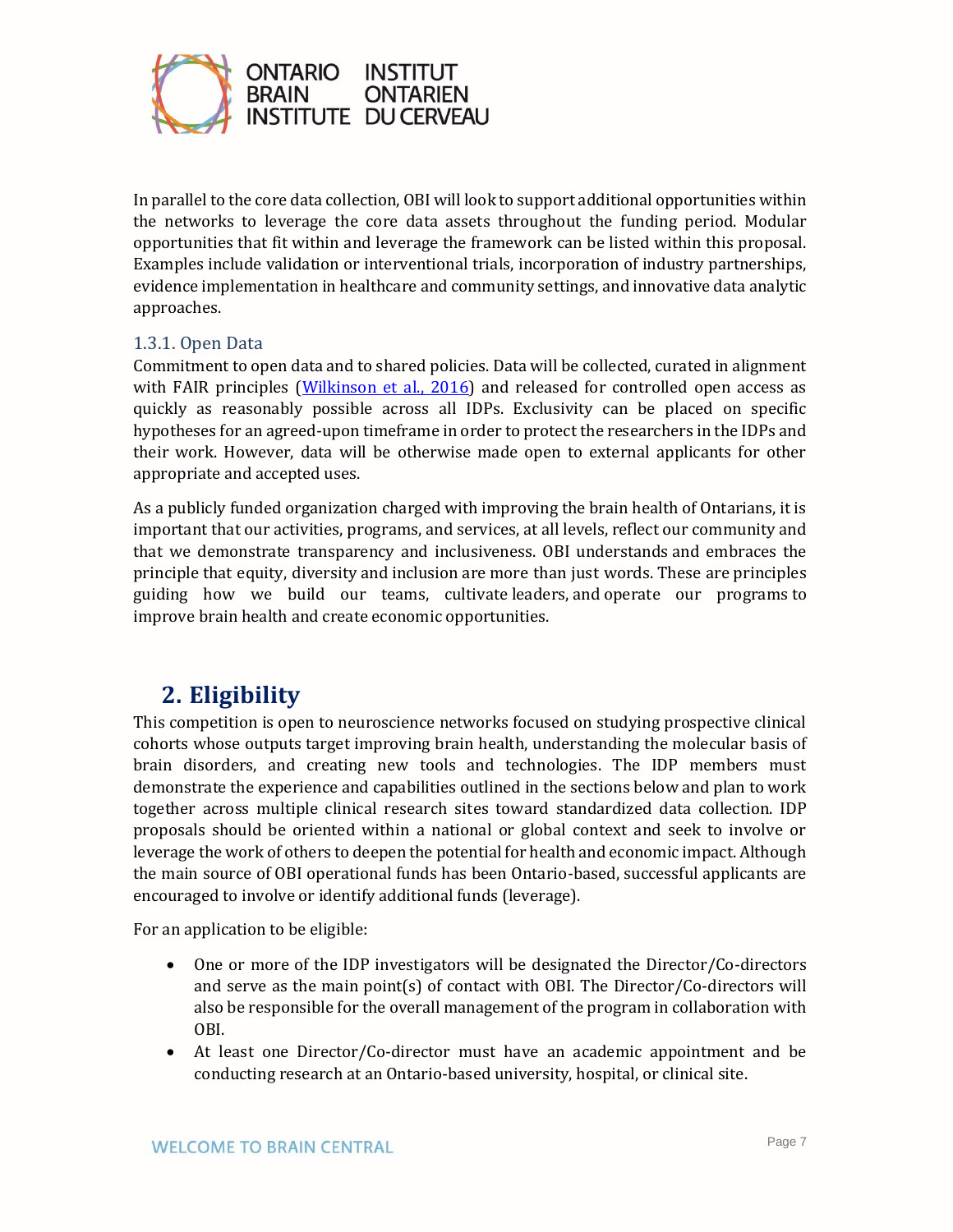

3.1 Timelines

- IDP members include all people involved in the IDP activities, and they should be based at either a recognized research institution, not-for-profit, or neurosciencerelated company and be eligible to receive research funding or contracts.
- The IDP proposal and associated research must align with OBI's vision (above) and meet the requirements set out below.
- IDP proposal must involve multiple sites and have multidisciplinary composition.
- IDP proposal should add clear value within a national and/or international context.
- Applicants must be able to initiate the proposed activities by October 2023.

<span id="page-7-1"></span>

| J.L<br>THILLING |                                                                                                |                                                                                                         |
|-----------------|------------------------------------------------------------------------------------------------|---------------------------------------------------------------------------------------------------------|
| <b>Phase 1</b>  | Launch of Open Call for IDP<br>Proposals                                                       | June 1, 2022                                                                                            |
|                 | Submission of Registration Form                                                                | By September 15, 2022                                                                                   |
|                 | Access to OBI's Submission<br><b>Management System</b>                                         | Upon receipt of your<br>registration form, a link to<br>the application site will be<br>sent via email. |
|                 | Deadline for Submission                                                                        | September 15, 2022                                                                                      |
|                 | Notification of Successful<br>Applications to Move Forward to<br>the Program Development Phase | By December 2022                                                                                        |
| <b>Phase 2</b>  | <b>Program Development Phase</b>                                                               | January to March 2023                                                                                   |
|                 | Notification of Award                                                                          | April 2023                                                                                              |
|                 | Program Launch and Funding<br><b>Phase Start</b>                                               | October 1, 2023                                                                                         |

# <span id="page-7-0"></span>**3. Application Timelines and Review Process**

This Open Call includes two phases: Phase 1, Open Call for IDP proposals (June 1 to September 15, 2022) and Phase 2, Program Development (January to March 2023). This two-phased approach reflects OBI's interest in forming partnerships with IDPs and supporting their successful launch and operations.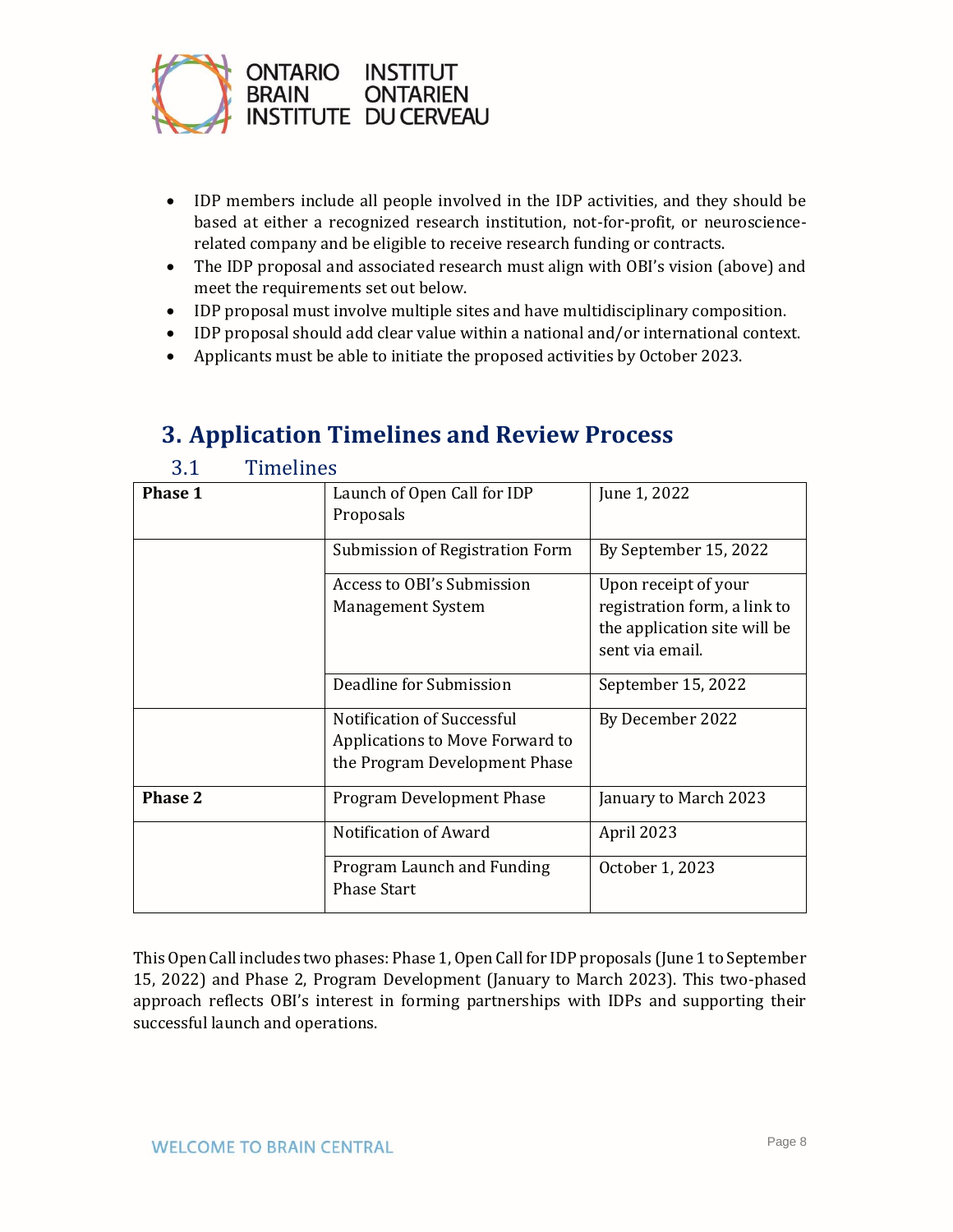

#### <span id="page-8-0"></span>3.1.1. Phase 1

Phase 1, Open Call for IDP proposals, aims to identify the most promising IDPs based on their described mission, proposed research outline, quality of internal collaborations and external partnerships and alignment with the OBI vision and IDP model. Applicants are to submit broad descriptions and plans for their proposed IDP based on the questions outlined below. While information about the proposed research and its execution is requested during this stage, OBI is not looking for detailed research proposals. We encourage applicants to focus on the potential contributions of their IDP.

OBI will engage with the applicants to address any questions and provide clarification as required. All applicants must register to confirm their intent to apply and gain access to OBI's submission platform. While there is no deadline to register, early registration is encouraged to facilitate OBI's downstream planning processes. Applicants will have the option to request additional support during registration to clarify expectations and help answer questions.

All received and eligible IDP proposals will be reviewed by a panel composed of internal OBI staff and an external panel of advisors. The advisory panel will be composed of national and international experts with experience and expertise across the four main IDP pillars (research excellence, data analytics and informatics, patient engagement and integrated knowledge translation, and industry partnerships). These external advisors will work collaboratively with OBI to help identify the most promising proposals. A shortlist of applicants will be selected based on the ranking and estimated budget constraints. The shortlisted applicants will be notified by December 2022.

#### <span id="page-8-1"></span>3.1.2. Phase 2

During Phase 2, OBI will work closely with the shortlisted applicants to co-design the implementation plans for their proposals. This includes agreeing on data quality standards, and developing milestones and deliverables for key activities, budgets, and evaluation plans for the IDP. Applicants and OBI will also have feedback from the external reviewers during the Phase 1 review to strengthen their planning.

During this phase, OBI might inform collaborations across the shortlisted applicants in the event that multiple parties have similar proposals and could benefit from working together to strengthen their application(s). OBI may also engage subject matter experts to provide guidance and advise on specific areas that might need development. Being shortlisted does not guarantee funding, rather, it signals OBI's commitment to work with parties collaboratively to further explore the feasibility and potential for real-world impacts.

Final funding decisions will be made by April 2023 and are contingent on the ability to develop implementation plans and on the success of OBI's funding renewal in March 2023.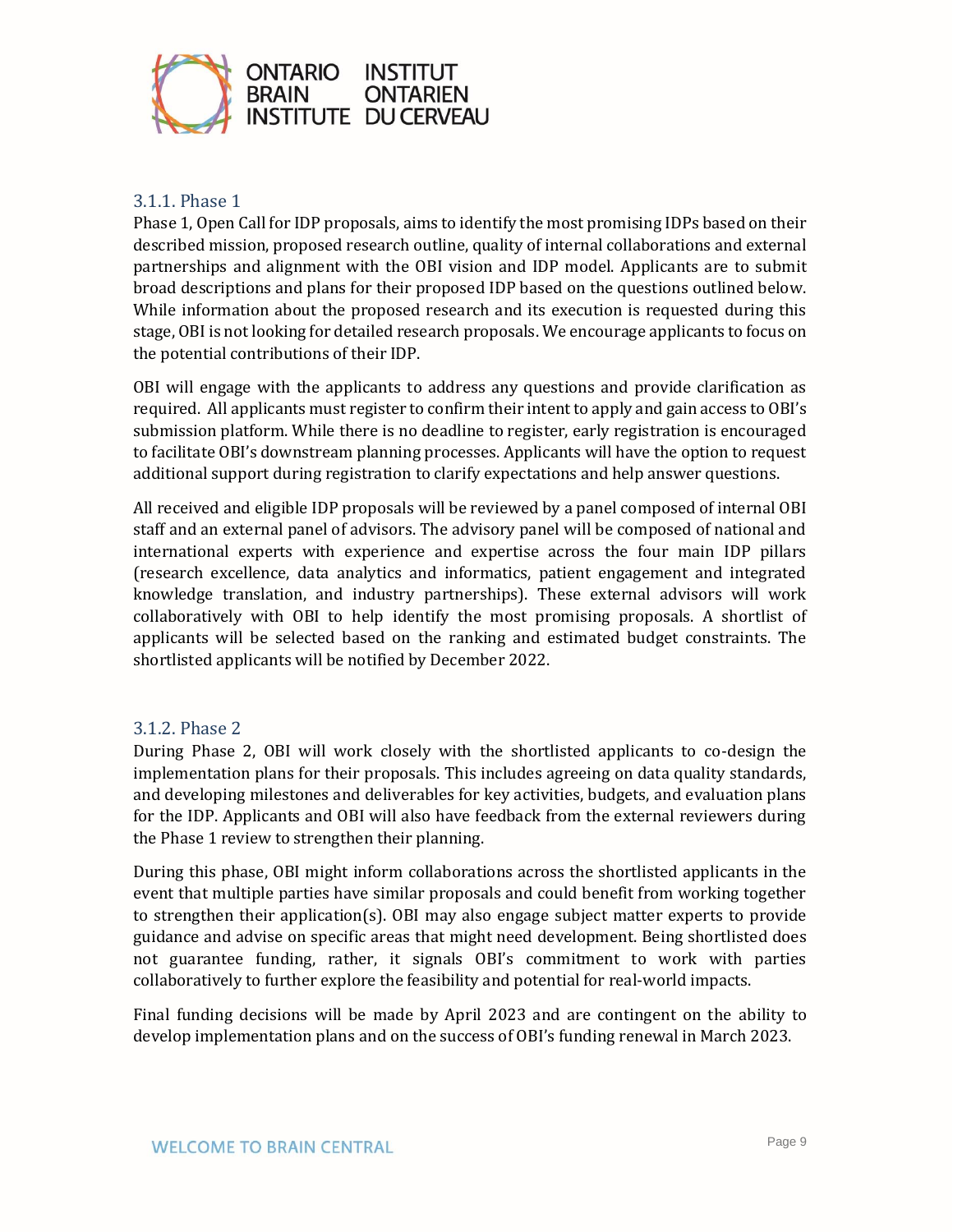

OBI will fund IDPs via direct contracts with participating institutions. Continuation of funding for a specific IDP or participating site will be based on the achievement of agreed-upon annual deliverables.

### 3.2 Assessment Criteria

<span id="page-9-0"></span>All eligible proposals will be evaluated and selected following the two-phased review process described above. Phase 1 assessment will focus on the overall significance, capabilities, and potential impact of the proposal. Phase 2 assessment will consider in greater depth the feasibility of the proposed work plans and progress made during program development.

#### <span id="page-9-1"></span>3.2.1. Phase 1 – Open Call for IDP Proposals

All eligible proposals will be assessed across three central themes listed below. Proposals will be evaluated holistically, and areas flagged for further development of short-listed applications will be addressed during Phase 2.

- 1. **Significance and relevance of the proposal** the extent to which the proposal has identified an explicit clinical "unmet need" in its vision, objectives and proposed research description that are informed by and meaningful to its target patient population both in and beyond Ontario, and its alignment with OBI's IDP model.
- 2. **Capabilities and capacity**  the ability of the network to achieve its stated goals based on: expertise, experience, and track records of its leadership and members; experience with and/or identified plans or potential to participate in collaborative projects with research institutions and/or with patient, community, or industry partners; and description of program structure and governance including personnel.
- 3. **Potential for impact** the extent to which the proposal identifies outcomes that align with OBI's vision, have clear and achievable impacts for the research community, patients, and industry.

#### <span id="page-9-2"></span>3.2.2. Phase 2 – Program Development

Shortlisted applicants selected to move forward to the program development phase will be assessed on:

- 1. Real-world value and impact of the proposed plans, feasibility, and implementation capacity.
- 2. Ability to collaborate effectively within IDP members and with OBI on implementation plans; and
- 3. Final funding availability to support the protocol as described or with reasonable rescaling of activities.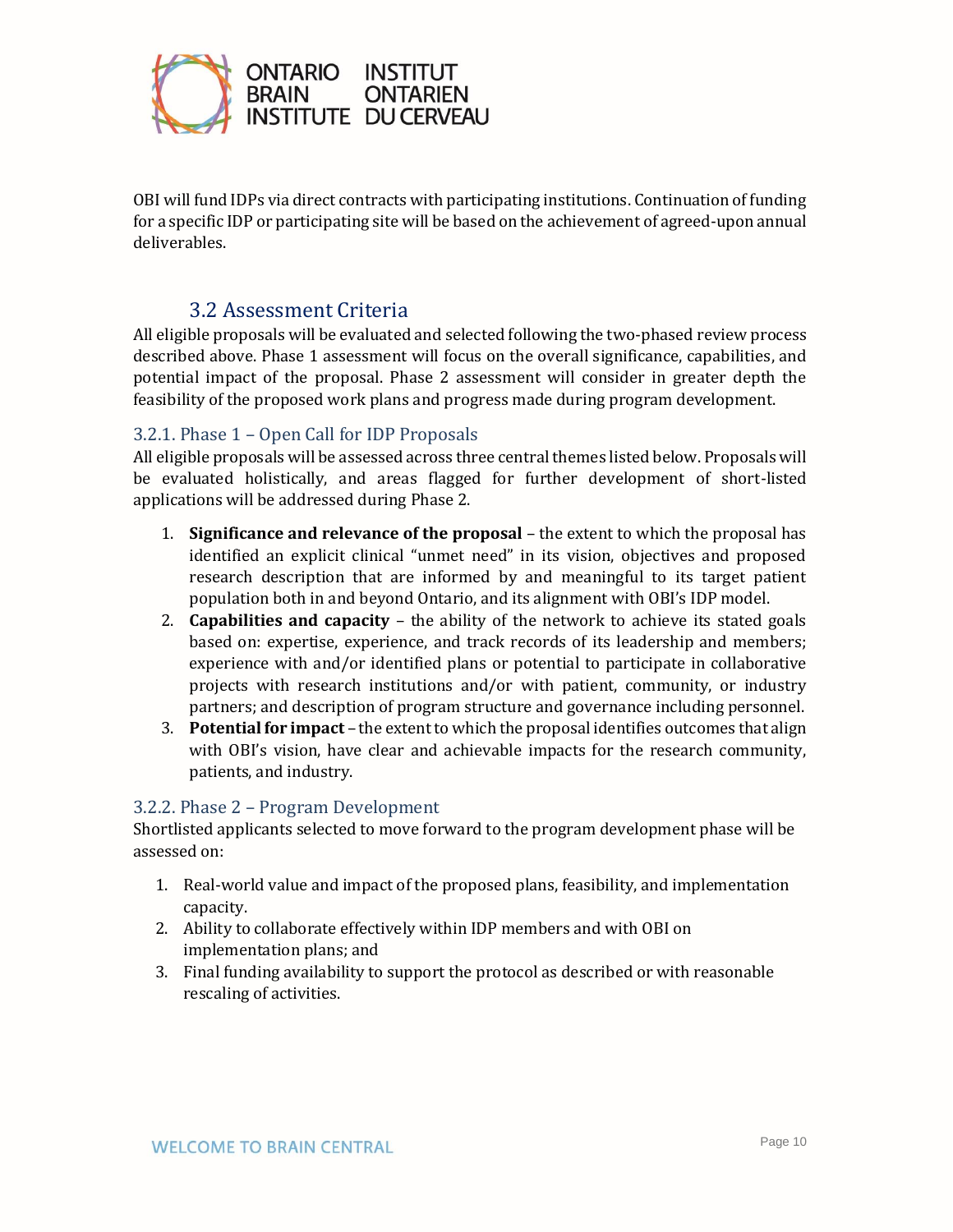

### <span id="page-10-0"></span>**4. Proposal: Integrated Discovery Programs**

OBI's model for IDPs involves prospective clinical cohorts, use of a master protocol, use of standardized assessments and common data collection and curation pipelines, involvement of patients and their advocates, involvement of industry partners and other knowledge-users, and a clear focus on improving the lives of people with brain disorders. This section highlights the scientific excellence of the study design, data collection techniques, and analysis methods to be implemented.

### 4.1 Description of Clinical Research

#### <span id="page-10-2"></span><span id="page-10-1"></span>4.1.1. Research Area

The research area represents the clinical population(s) that the network hopes to better understand and whose lives and care you hope to improve. The area is determined by the over-arching hypothesis that guides data collection from multiple sites and the proposed short-term to long-term impacts. Given the complexities of brain-related disorders, the IDP may enroll participants broadly with related and possibly overlapping diagnoses. The research focus should add clear value within a national and/or international context. By this, we mean the data collected should fill a gap in the broader pursuit of better understanding your research area and recognize opportunities to connect data that are available from other sources. The research outcomes should be aligned with OBI's goals of improving brain research, commercialization, and care.

#### <span id="page-10-3"></span>4.1.2. Standardized Clinical Framework

The standardized clinical framework is a core feature of IDPs and represents a multidisciplinary approach to standardized patient assessments, which are to be implemented across all sites involved in the study. Specific examples might include imaging, genomics, wearables, and clinical assessments. This framework enables hypothesis and datadriven research that can be explored within and across programs, studies, diseases/disorders, and beyond. There are two components to the standardized clinical framework: a) network-specific patient assessments; and b) the OBI standardized battery of patient assessments, which is referred to as the Brain-CODE (Centre for Ontario Data Exploration) CDEs (see section 4.3 for more information).

**Question 1.** Tell us about your clinical research program:

- a) Name of IDP: (25 words)
- b) Area of focus (e.g., dementia): (25 words)
- c) Unmet need: (125 words)
- d) Vision: (125 words)
- e) Core hypotheses: (250 words)
- f) Goals: (250 words)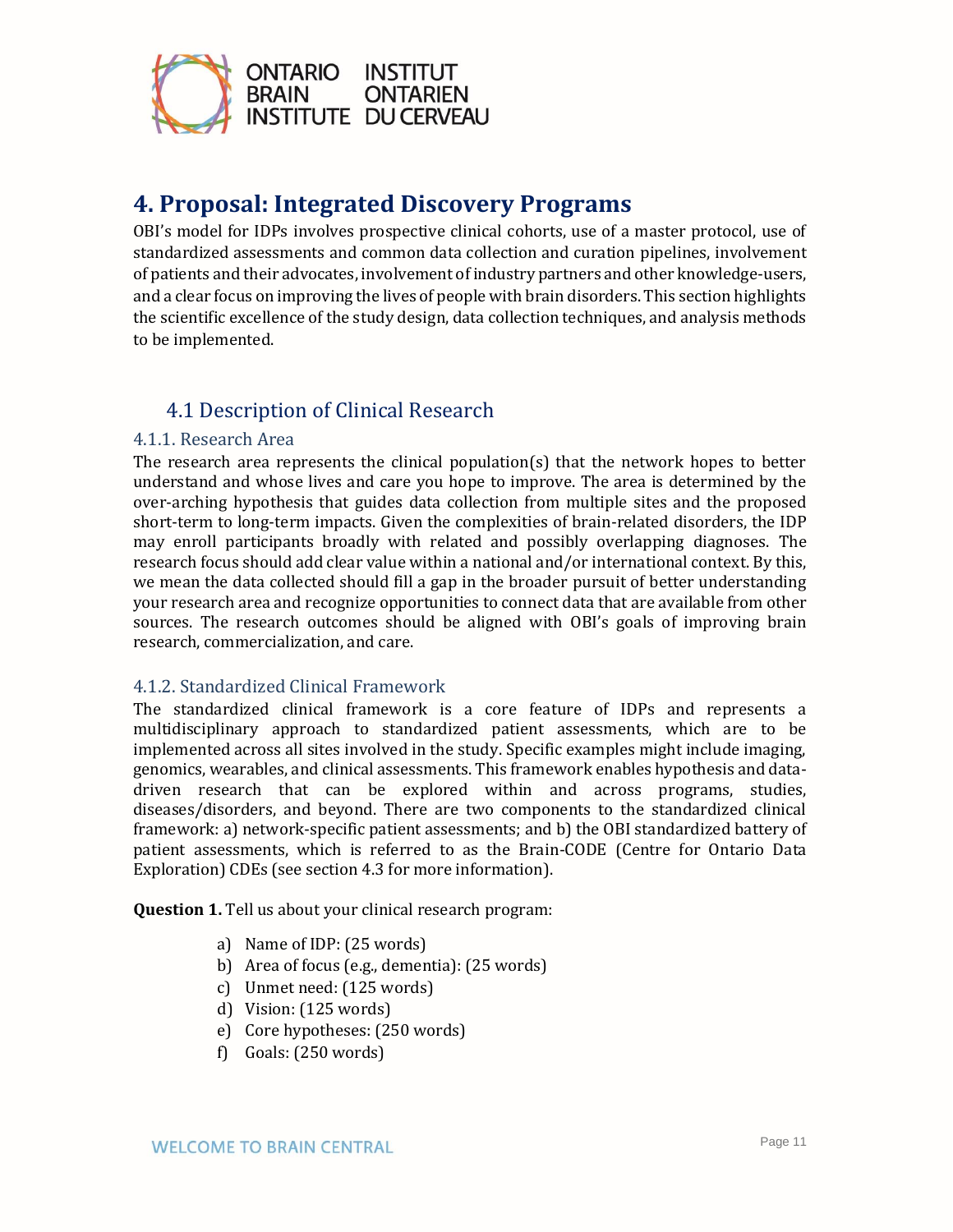

g) Describe any barriers or challenges to integrating network activities to achieve your network's stated goals: (125 words)

**Question 2.** Describe your clinical research approach:

- a) Study design: (900 words)
- b) Brief methodology: (450 words)
- c) Enrolment target: (125 words)

**Question 3**. Equity, Diversity and Inclusion in research participants and activities:

a) Describe current gaps or issues regarding underrepresented populations (e.g., by race/ethnicity, by sex/gender, by class) in your network's total clinical population of interest. (325 words)

b) How will the network's activities and research approach be inclusive of these populations to ensure fair and equitable access to research and the applicability of its results? (325 words)

**Question 4**. Tell us how your proposed work fits in a national/international context:

- a) What other initiatives are relevant to your work? (250 words)
- b) How does your clinical research approach add value to what is already taking place? (250 words)
- c) Does your design allow for formal partnership (explain why or why not)? (250 words)
- d) Does your design allow for data interoperability (explain why or why not)? (250 words)

**Question 5**. What are your proposed key research deliverables in a 1\*\*, 3, and 5 year time horizon? (250 words)

Note: Year 1\*\* deliverables will focus more on establishing processes (e.g., contracts, establishing sites, beginning recruitment, formalizing plans for partnerships and collaborations, etc.), while years 3 and 5 should focus on the real-world deliverables that the network aspires to generate (e.g., trials, publications, dataset generation, implementation work, etc.)

Year 1 commences on October 1, 2023, and ends on March 31, 2024. Subsequent years will start on April 1 and end on March 31 of each fiscal year.

#### <span id="page-11-0"></span>4.1.3. Prospective Clinical Cohorts

The core activity of each network should focus on establishing prospective clinical cohorts that harness the power of interventional trials with the breadth of real-world data. The study design should employ a master protocol to inform the collection of longitudinal data from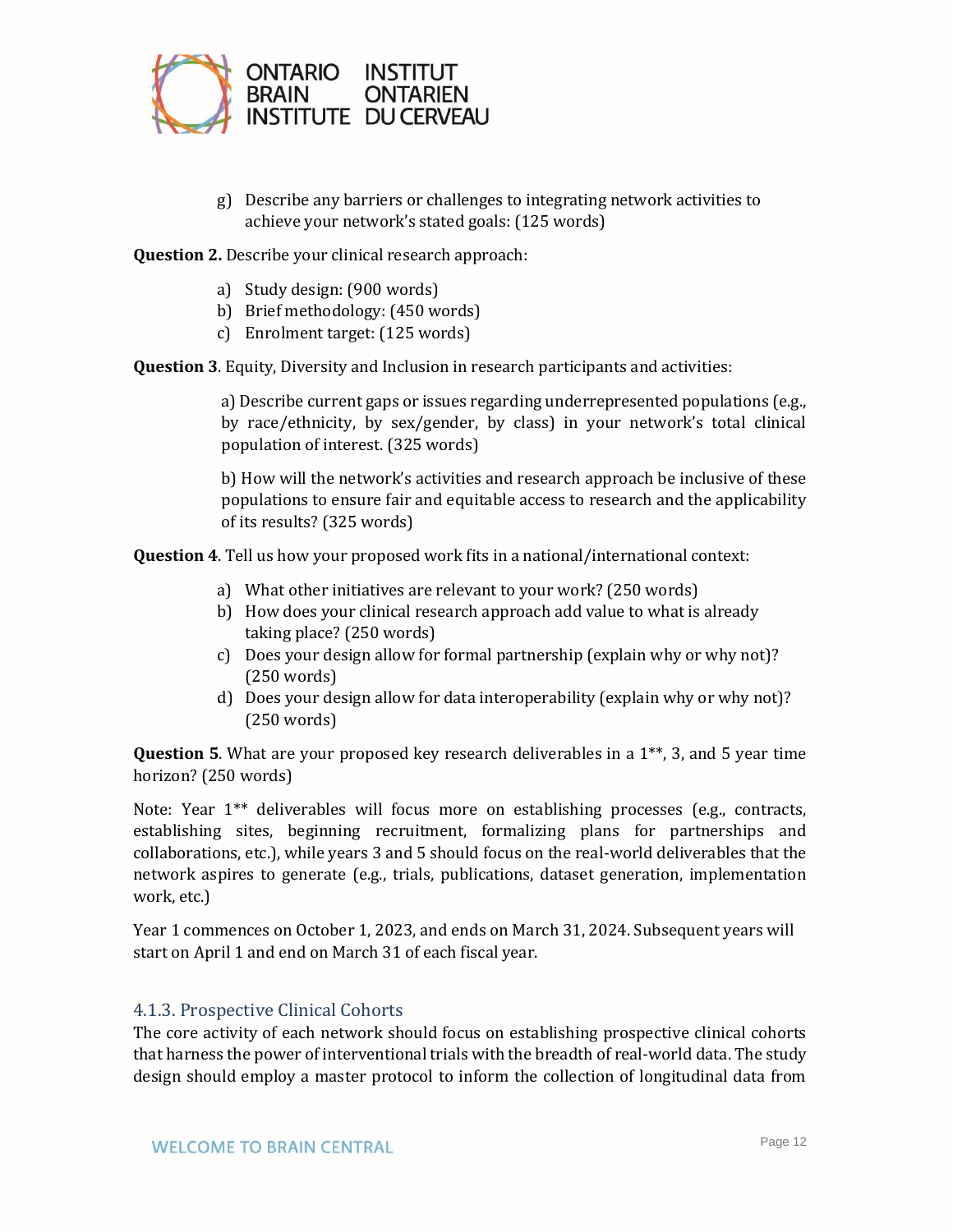

both patient and control populations using standardized research platforms. Alongside this core function, the trial structure allows for a modular design to enable tool validation or interventional trials to be added and removed over the course of the study. Because of the standards in place, seamless integration of these modular trial types can take place to more specifically test sub-hypotheses or validate new techniques or tools.

**Question 6.** List and describe plans for a modular design. Examples include validation or interventional trials, serving as a common control arm for case-matched clinical trials or natural history outcomes studies, evidence implementation in healthcare and community settings, and innovative analytic approaches. (1400 words)

### <span id="page-12-0"></span>4.2 Description of Data Management and Analytics by Design Services and Support for IDPs

#### <span id="page-12-1"></span>4.2.1. Brain-CODE

Brain-CODE ("Centre for Ontario Data Exploration") ([www.braincode.ca](http://www.braincode.ca/)) is OBI's neuroinformatics platform that supports the acquisition, integration, sharing and analysis of data for multiple brain disorders and from a wide range of disciplines, including clinical, imaging, wearables, genomics, and other molecular data. Brain-CODE facilitates integration and interoperability for researchers to discover and explore new and complex relationships among data, leading to new avenues of research and treatment. Brain-CODE supports federation and linkage with other large data platforms to enable the combined analyses of deep research data with broad health data. By adhering to the principles of Privacy by Design, Brain-CODE serves as the data-sharing platform for the IDPs leading to opportunities for national and international collaborations and research exchanges. OBI strives to provide excellence in brain research informatics and continues to improve platform functionality, services, and collaboration opportunities for discovery.

#### <span id="page-12-2"></span>4.2.2. Informatics Tools and Services

To support the IDPs and maximize research capacity through collaboration and sharing, OBI's Brain-CODE platform and support team provide a number of tools and services. Currently available tools include:

- Participant tracking and encryption of Ontario Health Insurance Plan (OHIP) numbers via the Subject Registry.
- Clinical data capture on REDCap; brain imaging and complex format (time series, binary files, etc.) data capture on XNAT.
- Molecular 'omic' data capture on LabKey.
- Built-in portal tools such as the File Repository for administrative file handling, visual data dashboards for study monitoring; and analytics workspaces.

The IDPs will also receive the following support from the Brain-CODE team at OBI: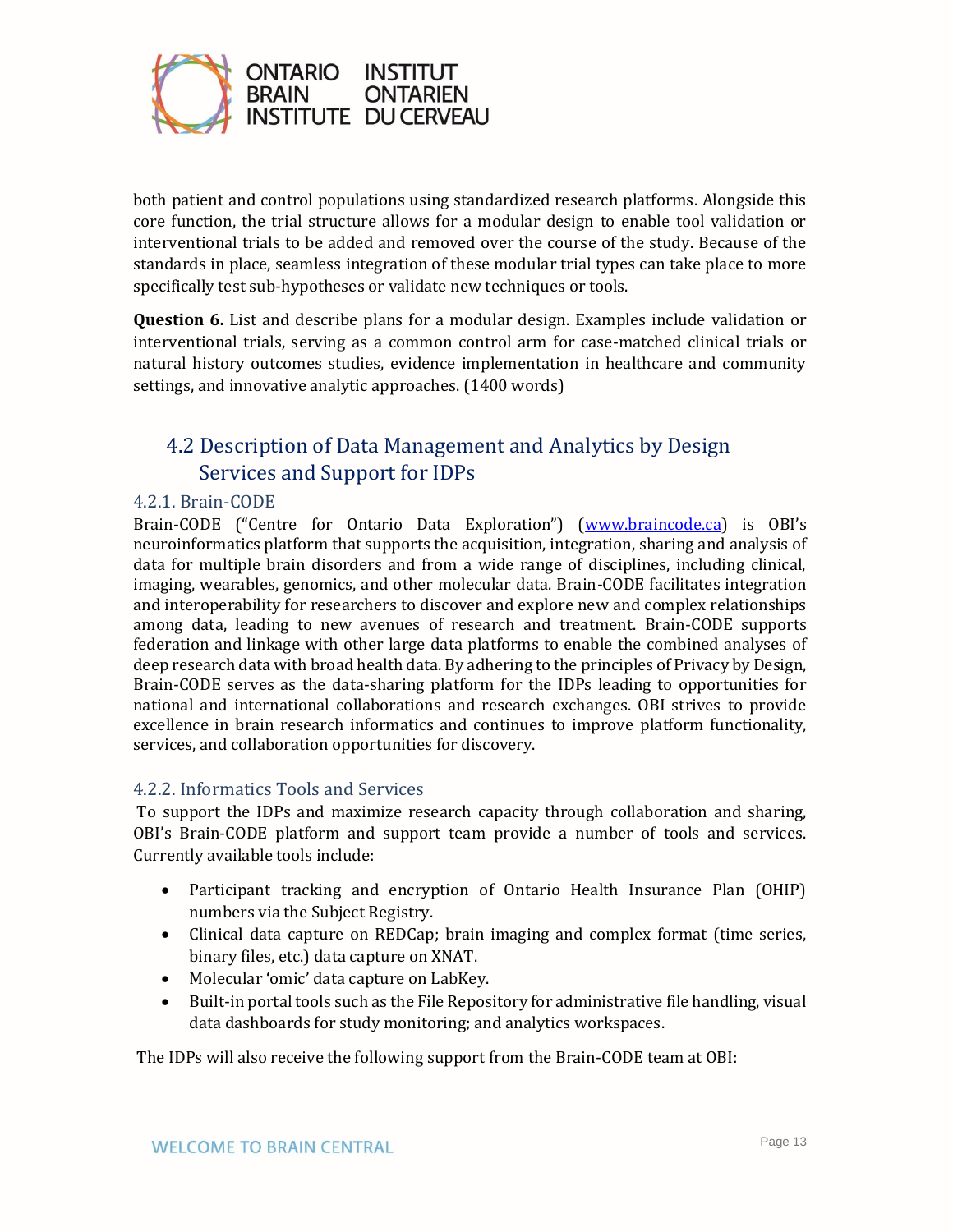

- Electronic data capture and curation tooling training.
- Assistance with electronic case report form (eCRF) validation.
- Data and form validation support.
- Informatics governance, such as ethics tracking and contractual compliance.
- Access permission and data request management.
- Additional curation support to facilitate data sharing on Brain-CODE.
- Data linking support.

### <span id="page-13-0"></span>4.3 Description of Data Management and Analytics by Design Expectations and Requirements

IDPs will be responsible for the following items for data management and analytics, to be expanded on further below:

- eCRF creation.
- Privacy, ethics, and contractual compliance, including submitting approved protocols, consent forms, amendments, and ethics approvals to OBI prior to initiating recruitment.
- Data capture and/or transfer to OBI's Brain-CODE platform.
- Monitoring for quality assurance/quality control (QA/QC).
- Data curation, including corrections, conversions (as necessary) and standard vocabulary annotation.
- Data sharing support such as providing OBI with data provenance, study protocols, data dictionaries, additional required metadata.
- Additional curation as needed for the IDP's analysis needs.

Data collected by the IDPs will be made accessible for secondary use via Brain-CODE. Data can be linked with other datasets (e.g., health administrative data via encrypted health card numbers). OBI will provide consent form language to support such activities. IDPs will incorporate this consent language within their studies.

#### <span id="page-13-1"></span>4.3.1. Data Collection Plans

Data collection must include Brain-CODE CDEs and conform to Brain-CODE's QA/QC processes. OBI will work together with all shortlisted applicants during Phase 2 of the application process to agree on Brain-CODE CDEs and QA/QC processes.

#### <span id="page-13-2"></span>4.3.2. Brain-CODE CDEs

The current Brain-CODE CDEs consist of a demographic questionnaire, a medical history form, and clinical scales including psychiatric co-morbidity, depression, anxiety, sleep, and quality of life. Recommended standards have also been developed for MRI, EEG and MEG.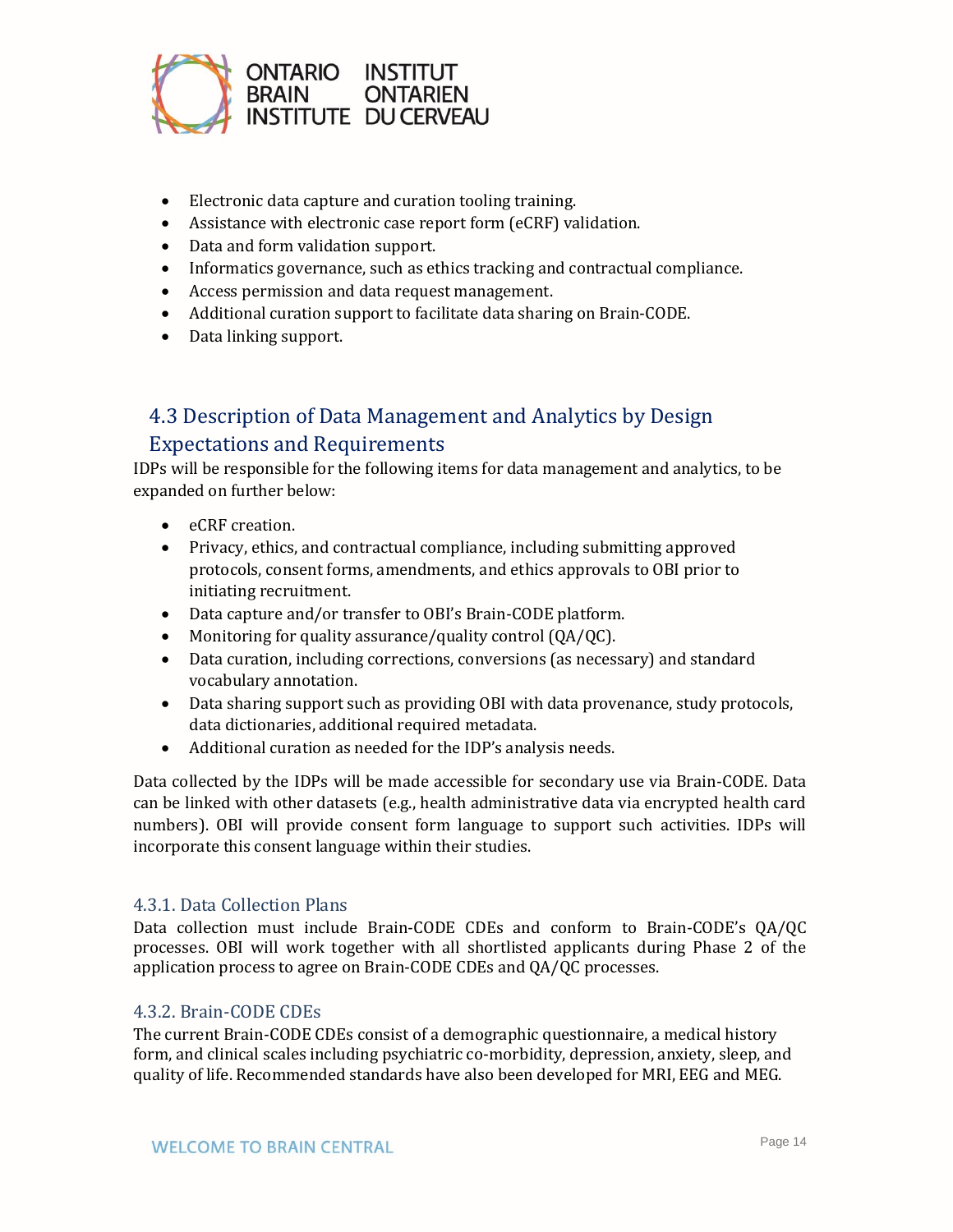

The list of current Brain-CODE CDEs can be found here: [https://www.braincode.ca/content/getting-started#toc-2.](https://www.braincode.ca/content/getting-started#toc-2)

#### <span id="page-14-0"></span>4.3.3. QA/QC

To ensure data quality is maintained as early as possible, IDPs are expected to implement QA/QC processes during data collection. These include field validation rules, use of controlled vocabulary terms where appropriate, centralized ongoing monitoring, outlier detection, etc. OBI will provide more information about QA/QC processes through general standard operating procedure (SOP) and guidance documents to support the data quality practices across IDPs. OBI's objective is to ensure that study design and data management follow best practices such as those outlined in th[e DAQCORD guidelines](https://doi.org/10.1017/cts.2020.24) and that all data collected adhere to the [FAIR principles](https://www.go-fair.org/fair-principles/) (and, where applicable, the [CARE principles](https://static1.squarespace.com/static/5d3799de845604000199cd24/t/5da9f4479ecab221ce848fb2/1571419335217/CARE+Principles_One+Pagers+FINAL_Oct_17_2019.pdf) for Indigenous data governance and the [First Nations Principles of OCAP®\)](https://fnigc.ca/ocap-training/). Some contents of these documents will be developed with the shortlisted applicants to ensure it meets their informatics needs, such as data formats and file standards, ontologies/controlled vocabularies, and development of modality-specific data collection SOPs.

#### <span id="page-14-1"></span>4.3.4. Data Curation Plans

IDPs will be required to enter and/or transfer their data in a timely manner onto Brain-CODE to ensure data quality, data sharing and collaboration. All electronic case report form data will be captured on Brain-CODE using its electronic data capture tools. Other data types that require pre-processing on-site will be transferred to Brain-CODE as soon as pre-processing is complete to undergo quality assurance and quality control and any further curation. Data transfer to Brain-CODE will require that study information, privacy requirements, and metadata elements are provided to OBI, and that the data meet standardization and quality criteria established for Brain-CODE.

#### <span id="page-14-2"></span>4.3.5. Data Analytics Plans

IDPs are expected to outline the key hypothesis (or hypotheses), the type of data and volume of data required to address these hypotheses, a power analysis, plans to use other data sources to kickstart your work, and any current plans for data linkages to inform your research agenda.

#### <span id="page-14-3"></span>4.3.6. Brain-CODE Analytics

OBI's Brain-CODE platform also provides computing capacity for curation, pipelines, and analysis. Networks will have the opportunity to access these computing capabilities on an asneeded basis.

**Question 7**. Describe your overall approach to data management:

- a) List what data modalities do you propose to capture, and indicate who the domain specialists are for each data modality. (470 words)
- b) Describe any data quality assurance and quality control processes that you plan to use. (300 words)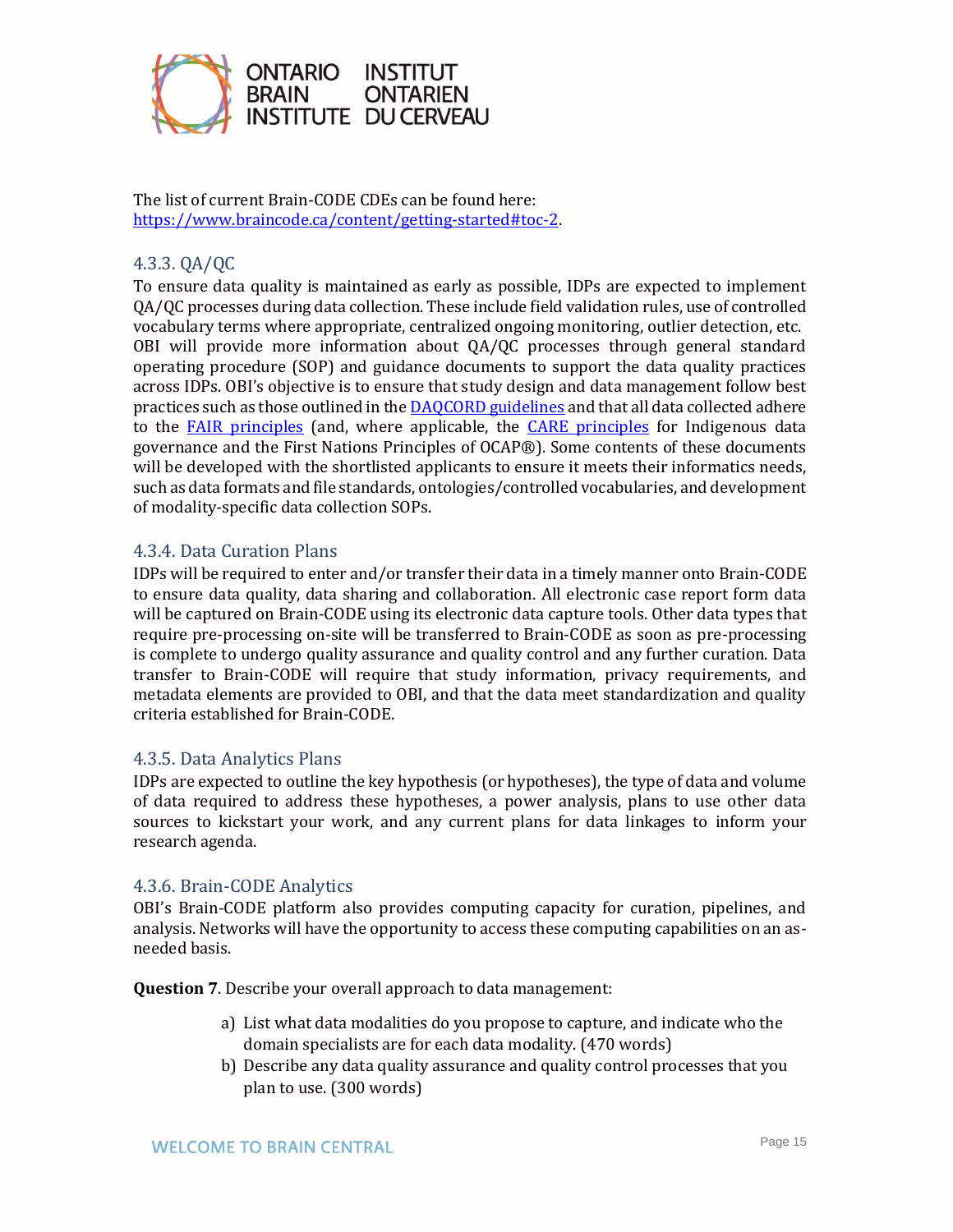

- c) Describe your network's plans for data curation. (250 words)
- d) Describe your network's data analytics plan, including power analysis and any advanced analytics capabilities. (400 words)

**Question 8**. What existing datasets can be incorporated into your design? For example, a preestablished control arm or cohort that can be blended into the study design to increase participant numbers/cohort size. (300 words)

**Question 9**. Describe plans to link data with other initiatives for secondary use. (470 words)

# <span id="page-15-0"></span>**5. Description of Patient Engagement and Knowledge Translation**

OBI believes that patient engagement and integrated knowledge translation are key drivers of real-world impact. Working in partnership with members of the patient community (people with lived experience, family members, caregivers, health charities and support organizations) ensures that the IDP activities align with the needs of their community. Patient and community engagement can also facilitate knowledge translation activities that reach the community faster to drive the uptake and adoption of new knowledge, tools, and treatments. This includes sharing actionable knowledge with the patient community and public, improving evidence-based practices in health and community care, and using evidence to inform policy and develop solutions to challenges facing the community.

OBI provides support for patient engagement and knowledge translation through a community of practice. This group will meet in the program development phase of the application to share ideas and plan patient engagement and knowledge translation activities with an eye to how evidence from the IDPs can be translated into real-world impacts. Successful applications will ensure that patients and their carers are engaged throughout all activities, including:

- **Patient/Community/Stakeholder Advisory Committee Members** to bring lived experience perspective and provide input to the direction of the IDP.
- **Co-applicants** of research proposals. Members of the patient community are involved from the beginning to identify the hypothesis, prioritize clinical assessments, and inform what information gets reported back to the study participants.
- **Co-investigators** for studies using data for quality improvement initiatives, data linkage projects, interventions, clinical trials, and secondary use of data.
- **Co-creators** of knowledge translation initiatives to ensure that lived experience is integrated into the selection and creation of knowledge translation outputs from the IDP. This helps to ensure that evidence is used to reduce risk, improve quality of life,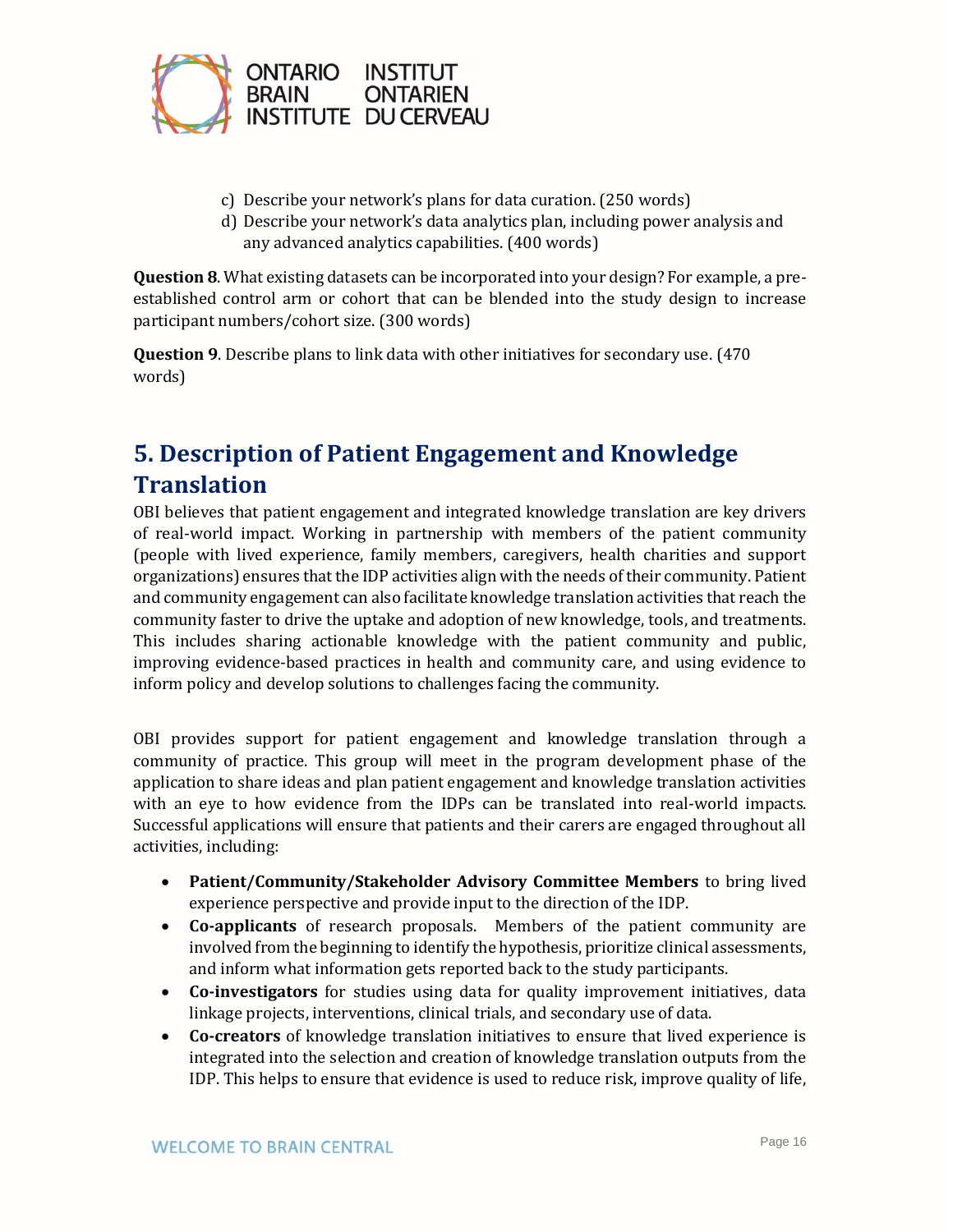

and provide better care for people with brain disorders in both healthcare and community settings.

• **Mentors and Champions** to help establish and maintain a vibrant community surrounding the IDP and onboard new patient partners. Through this community and related activities patients have access to the latest research and hear about opportunities to participate in upcoming programmatic opportunities. As champions, patient and community partners can help disseminate and implement evidence and knowledge translation outputs back to their communities.

**Question 10.** Describe the previous accomplishments of network members in engaging and involving the patient community in research. (470 words)

**Question 11.** Outline plans for involving members of the patient community throughout the research process. Examples can include priority setting, study design, recruitment and retention strategies, data analysis/interpretation, knowledge translation and dissemination, evaluation. (400 words)

**Question 12.** Describe which community partners you plan to work with to generate, disseminate, and implement research evidence that addresses patient needs. Community partners can include not-for-profits, advocacy groups, health charities and support organizations, health professionals. Letters of support are welcome but not mandatory. (300 words)

**Question 13**. Describe how your proposed plans can be used to inform changes to clinical practice, programs, or policy. (470 words)

### <span id="page-16-0"></span>**6. Description of Industry Partnerships**

OBI strives to develop validated neurotechnology that will benefit Canadians both in the longand short-term. OBI provides a range of support programs to advance these brain health solutions. Examples include providing training for entrepreneurs, commercialization advice, assisting with the screening of external partners, opportunities to apply to our commercialization programs, opportunities to consolidate technology, and access to distribution channel partners.

We expect the network to have a track record of successfully working with companies (or spinning-out companies) for developing and/or working with neurotechnology (e.g., drug candidates, medical devices, and digital health technology) and/or to have a track record of partnering with external organizations for advancing brain health solutions (e.g., start-ups, multinationals). The purpose of these partnerships should align with the goals of the network and of OBI and may include: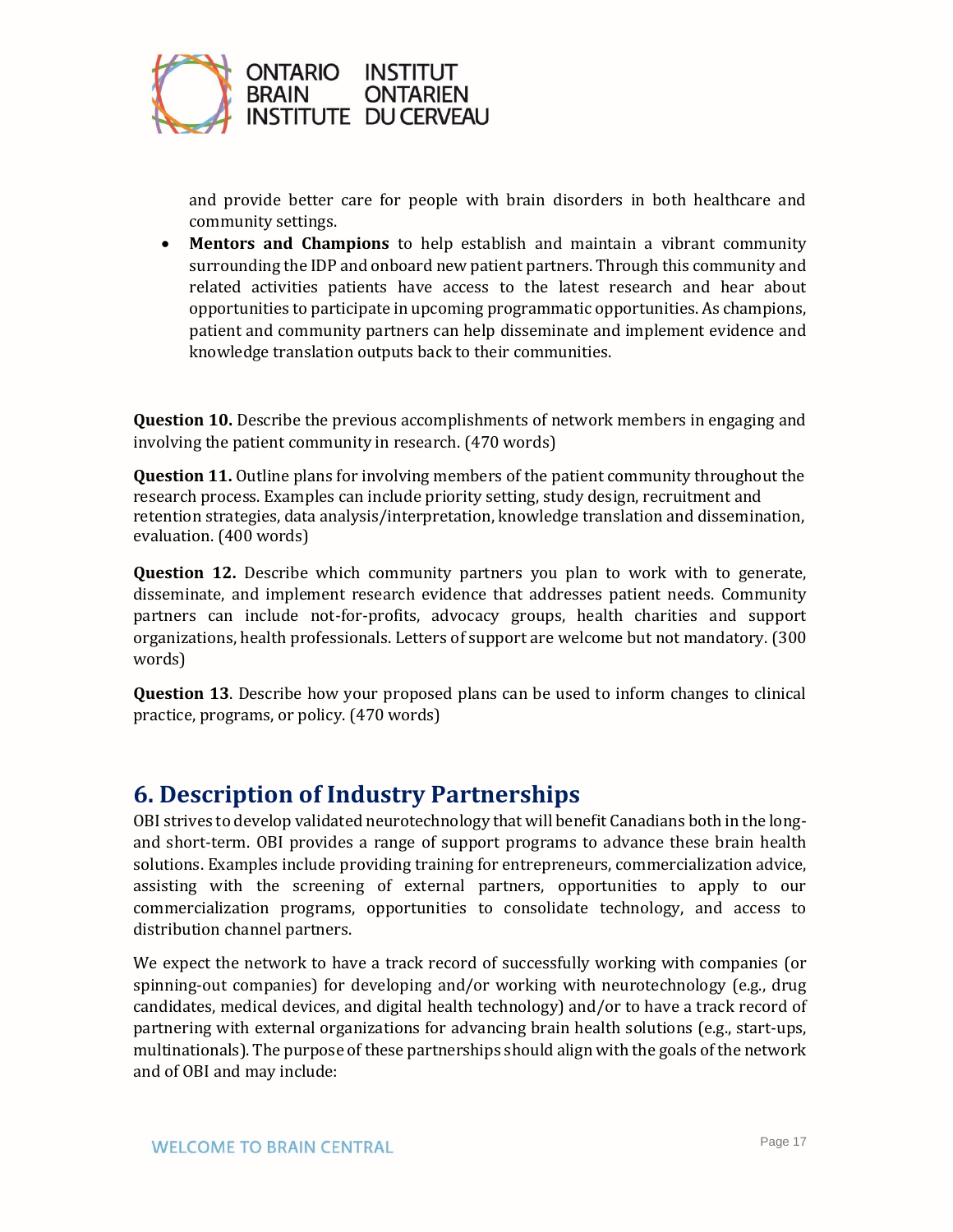

- The validation of industry-derived neurotechnology.
- Clinical support for neurotechnology derived from the networks.
- The generation of clinically relevant real-world data.
- The validation of a biomarker against clinical gold standards.
- A biomarker-driven clinical trial or a single-arm trial.
- Access to complementary datasets.
- Projects related to data analytics (e.g., algorithm validation, federation of datasets).

**Question 14**. Demonstrate the network's or its members' track record for developing and/or working with neurotechnology (e.g., drug candidates, medical devices, and digital health technology). (900 words)

**Question 15.** Demonstrate the network's or its members' ability to partner with external organizations (e.g., start-ups, multinationals). The purpose of these partnerships should align with the goals of the network and of OBI. For all existing partnerships, please list the type of agreement (e.g., Collaborative Research Agreement, Data Use Agreement, Memorandum of Understanding) that has been signed, if any. (900 words)

### <span id="page-17-0"></span>**7. Program Management and Governance**

This section highlights the strength of the network in key areas integral to OBI's vision. It focuses on personnel and expertise.

Strong program management and governance structure are critical to ensure integration, effective communication and ultimately, success in collaborations of this scale. A wellorganized plan for decision-making and communications within the program is key to supporting the activities of the program and facilitating engagement across all members. In addition, such planning allows for business continuity during periods of transition.

OBI envisions the program structure such that it provides leadership and capacity in the four key pillars of the IDP, namely: 1) Clinical Research, 2) Data Management and Analytics, 3) Integrated Knowledge Translation and Patient Engagement and 4) Industry Partnerships. OBI works as a close partner with IDPs to centrally support and deliver in each of the areas above.

The specific structure and IDP organizational chart are to be developed by the network and guided by the following framework: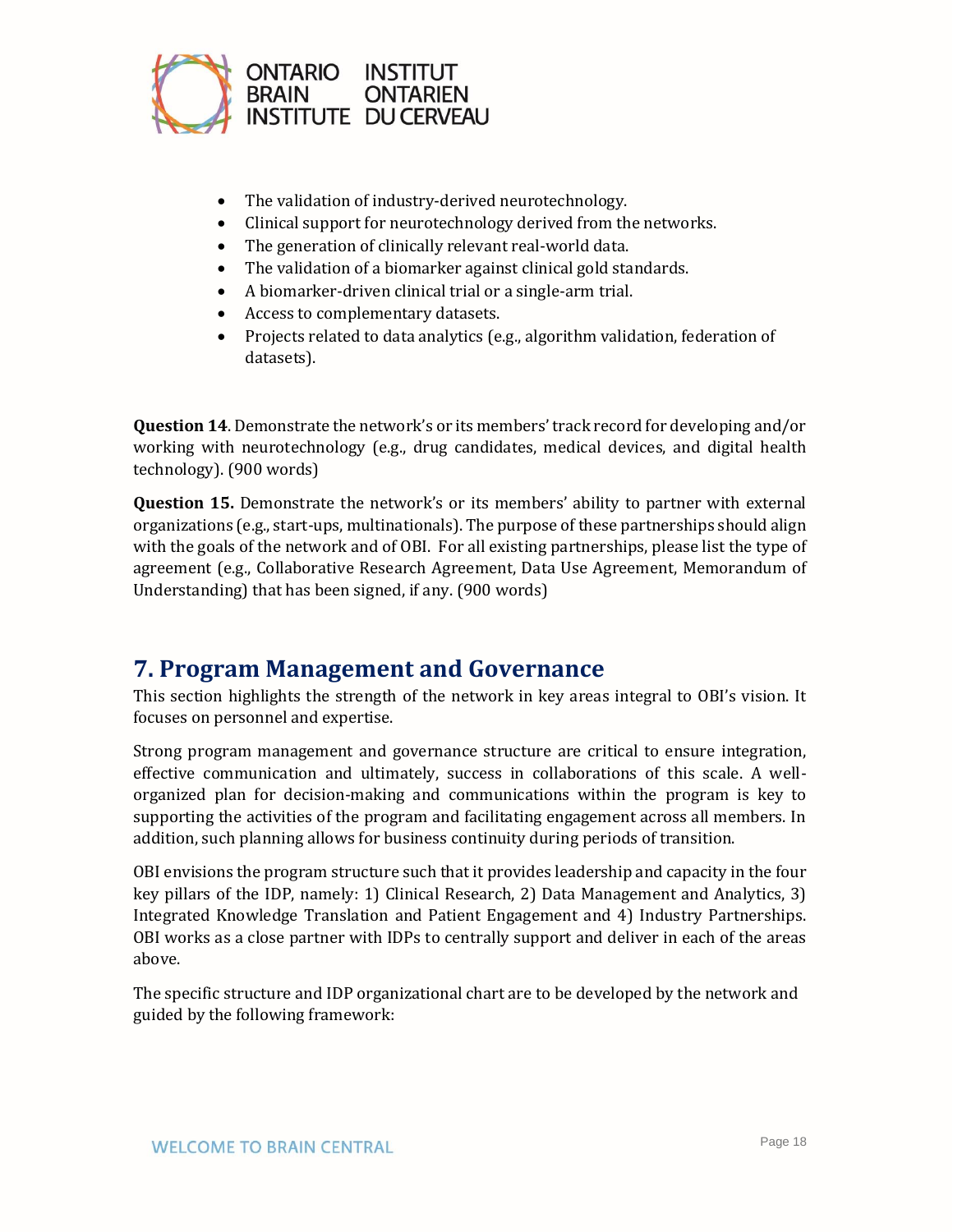

### 7.1 Leadership

<span id="page-18-0"></span>The IDP must designate network leadership with subject matter expertise to represent the IDP's activity in key areas as indicated below. Network leadership must show leadership capacity through demonstrated experience engaging with stakeholders, including industry and patient/community partners. At the core, each IDP network must have the following:

- **Director/Co-directors**: to serve as the main point(s) of contact with OBI. The Director/Co-directors will also be responsible for the overall strategic management of the network's strategic direction, performance, engagement, and opportunities.
- The Director/Co-directors should bring in extensive prior experience leading large multi-center projects within multidisciplinary networks; experience sitting on advisory boards or committees; system-level thinker(s) able to integrate knowledge across expert teams, guide, mentor and manage change.

**Question 16.** Indicate who will cover the Director/Co-directors role by filling Director/co-Directors the table [\(see template here\).](https://docs.google.com/spreadsheets/d/1GdepWjV-FM3Rac3arB2APhHyGnyhGpp9/edit?usp=sharing&ouid=101345747594340105347&rtpof=true&sd=true) Attach a brief 2-page biosketch [\(see template here\)](https://braininstitute.ca/docs/OBI-Biosketch-Template.docx), indicating key experience that they bring into the Director/co-Director role.

#### **Director/Co-directors**

| <b>Full</b><br><b>Name</b> | <b>Affiliation</b> | <b>Key Area/s of Expertise</b> | Attach<br>Biosketch |
|----------------------------|--------------------|--------------------------------|---------------------|
|                            |                    |                                |                     |

#### <span id="page-18-1"></span>7.1.1. Core Leadership Roles

**Core Leadership Roles in Four Key Areas:** these roles can be covered by network members including: clinicians, researchers, patient/community representatives, and/or companies. Any of these roles can overlap with Director/Co-director role. They serve as champions for the IDP and its work. They are part of the IDP Executive Committee and inform the strategy and the IDP decision making processes.

The IDP can assign one point of contact for each role and/or could consider a co-lead model as needed, in order to bring in the appropriate capacity and experience. For example, if IDPs seek to engage with Indigenous communities, they should be sure to appoint an Indigenous lead and follow appropriate relationship-building and data governance and sovereignty policies (e.g., OCAP® [for First Nations,](https://fnigc.ca/ocap-training/) [CARE Principles](https://static1.squarespace.com/static/5d3799de845604000199cd24/t/5da9f4479ecab221ce848fb2/1571419335217/CARE+Principles_One+Pagers+FINAL_Oct_17_2019.pdf) for Indigenous communities). Similarly, the patient engagement leadership role is best served by a person with lived experience and with a track record in organizing other patients to advocate.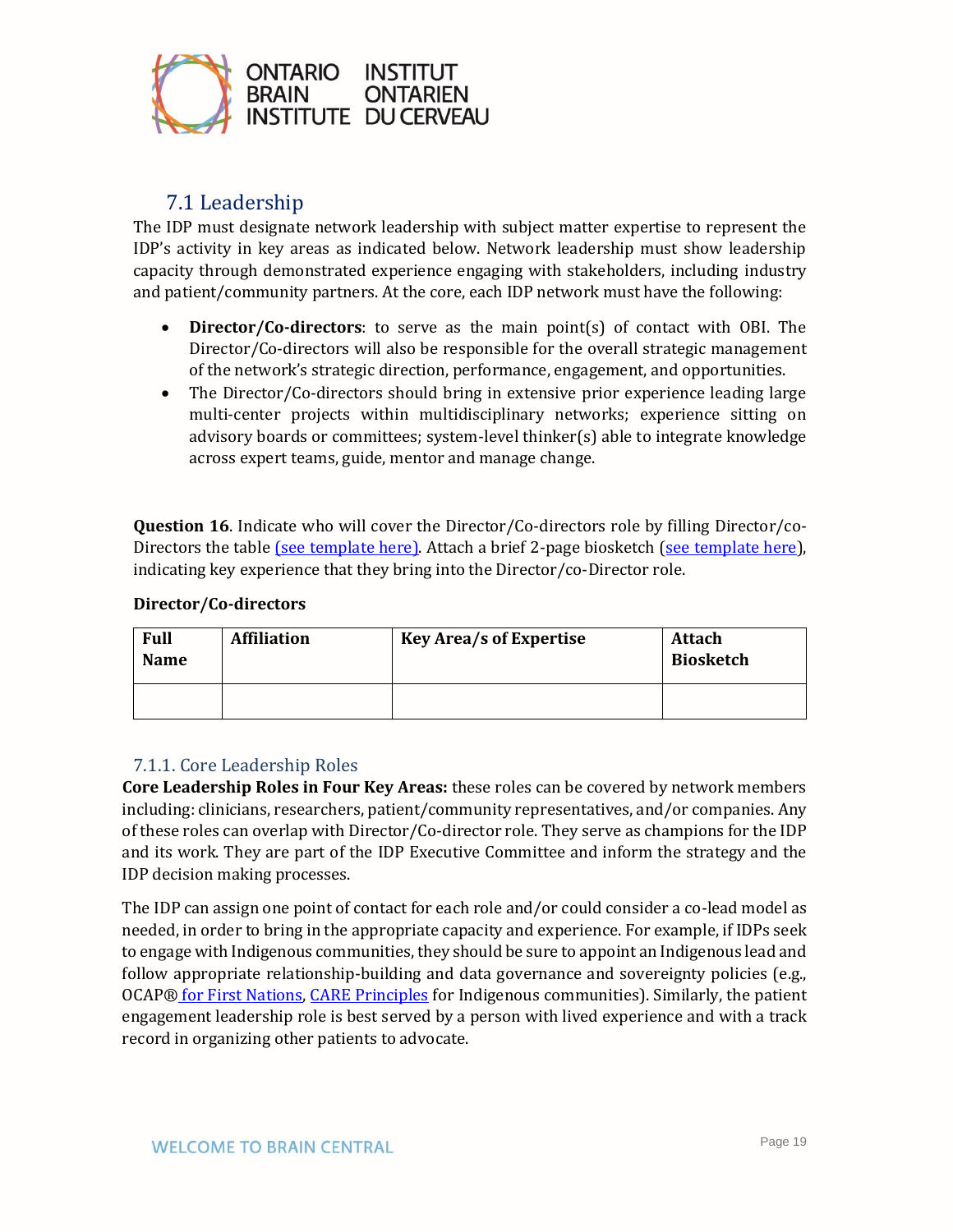

- **Clinical Research Lead**: must have subject matter expertise in large multi-site clinical study design; clinical trial design; ensure that data collection is harmonized across clinical sites, is hypothesis-driven, and that data types align with and supplement other ongoing initiatives.
- **Data Management and Analytics Lead**: expertise in multimodality data analysis and statistics to ensure study design has statistical power to address key hypothesis. Expertise in data quality, data curation standards and overall data management.
- **Patient Engagement and Integrated Knowledge Translation Lead:** direct experience partnering with patients, families, and community organizations to integrate the lived experience into the research process.
- **Industry Partnerships Lead:** direct experience in developing neurotechnology, partnering with companies to inform clinical trials; obtaining real-world data for monitoring participants; and/or validating an innovation or neurotech by comparing it to clinical "gold standards."
- •

**Question 17.** Fill in the Network Leadership Composition: Core Roles table (see template [here\).](https://docs.google.com/spreadsheets/d/1DSx9aDcMwSph_QfcWsy7MN_xiFkaQs0z/edit?usp=sharing&ouid=101345747594340105347&rtpof=true&sd=true) Attach a brief 2-page biosketch [\(see template here\)](https://braininstitute.ca/docs/OBI-Biosketch-Template.docx) for each core leadership role, indicating key experience that they bring into the role. Access templates below.

| <b>Role in Network</b>                                             | <b>Name</b> | <b>Affiliation and</b><br><b>Expertise</b> | Attach<br><b>Biosketch</b> |
|--------------------------------------------------------------------|-------------|--------------------------------------------|----------------------------|
| Clinical Research Lead(s)                                          |             |                                            |                            |
| Data Management & Analytics Lead(s)                                |             |                                            |                            |
| Patient Engagement and Integrated<br>Knowledge Translation Lead(s) |             |                                            |                            |
| Industry Partnerships Leads(s)                                     |             |                                            |                            |

### 7.2 Succession framework

<span id="page-19-0"></span>The IDP should implement a process to continuously review leadership performance. Together with OBI, a more formal review should take place by Year 3 of funding phase, to assess leadership needs and address any necessary changes/transition to ensure network performance.

**Question 18**. Briefly outline goals for leadership performance and how your network will monitor them. (250 words)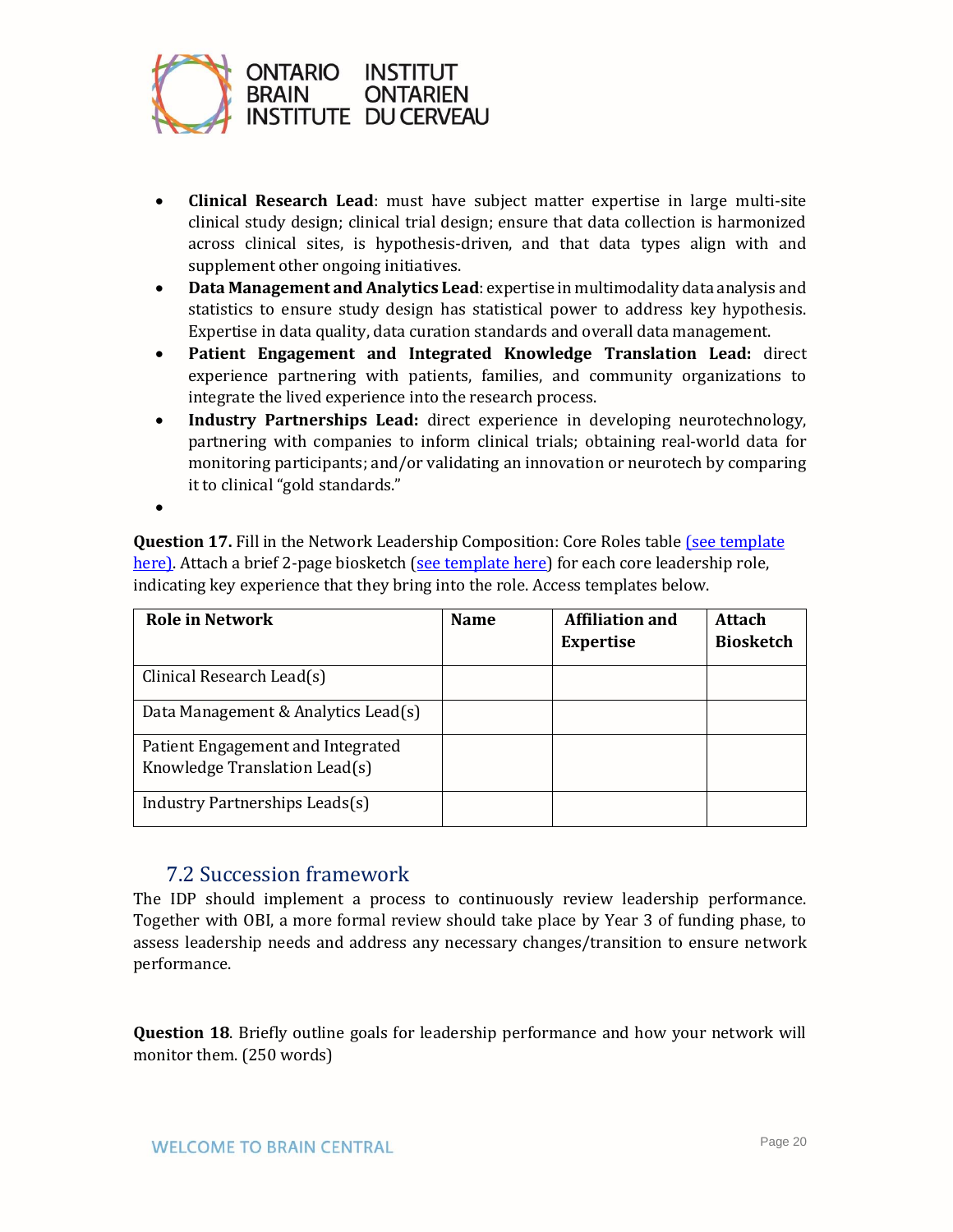

**Note**: in the second phase of review each IDP will be asked to develop a succession planning document for leadership roles.

### 7.3 Governance

<span id="page-20-0"></span>The network must establish governance structures that allow for a close and collaborative relationship between the IDP, OBI, and the broader community. Organizing bodies may include executive committee, patient/community advisory committee, publications committee; etc. The IDP network must establish a clear organizational structure and team structure, from strategic leadership to financial accountability.

Core management activities include:

- **Program Management:** coordination and overall management of programmatic planning and performance metrics; financial and reporting activities; integration across core leadership team and participating sites. Liaise with OBI management.
- **Site-specific Coordination**: protocol design, ethics application, participant recruitment, data collection, study monitoring, data quality/curation and data entry into Brain-CODE platform. Liaise within and across participating sites.
- **Neuroinformatics/Data Management:** includes overall informatics and analytics activities, planning and integration of data curation and pre-specified analysis plans across the network**.** Liaise with the OBI Informatics team.
- **Knowledge Translation (KT):** includes management of patient engagement, KT, and communication activities across the network; integration with Patient/Community Advisory Committee. Liaise with the OBI Outreach team.
- **Partnerships:** Includes activities related to partnering with companies and/or community organizations.

#### **Question 19**. Provide a list of:

a) the network's participating sites and their status (e.g., clinical site, research-only site). (450 words)

b) organizing committees and teams and their roles and responsibilities as they relate to the core management activities above. (750 words)

**Question 20**. Provide an organizational chart capturing overall IDP leadership and network structure. Highlight flow of communication and decision making. (upload field)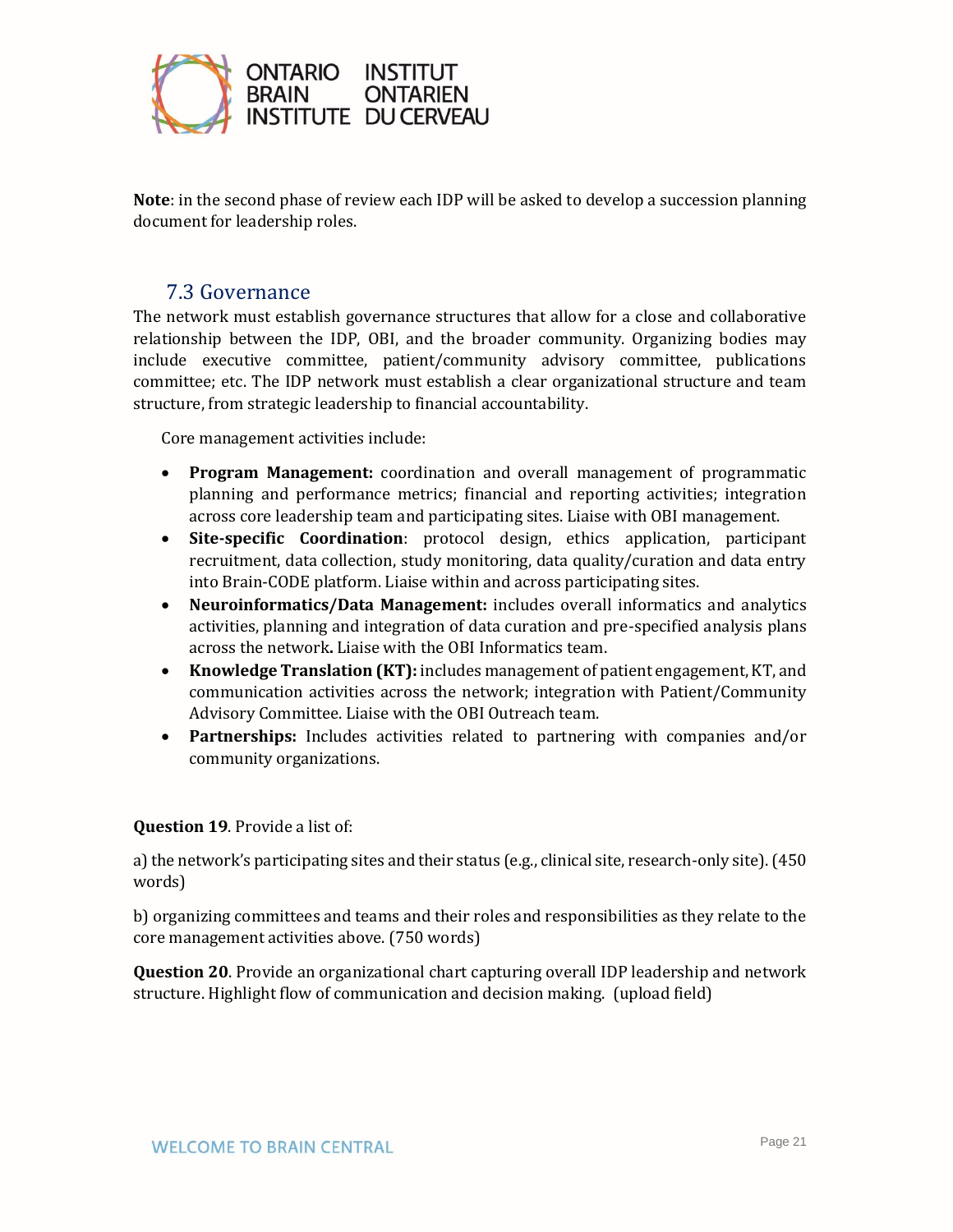

### 7.4 Experience and Capacity within the Network

<span id="page-21-0"></span>The network must bring in demonstrated experience and capacity in working together as a whole, and in engaging in new national/international collaborations.

**Question 21.** Provide a brief description of the top (3-5) achievements that the network or its members has/have achieved to date that improve the lives of people with brain disorders (e.g., thoughtful breakthroughs, changes in practice or policy, and new techniques, technologies, or creation of companies). (745 words)

**Question 22**. List and describe the registries and /or trials that the network or its members have been involved in and their status. (450 words)

**Question 23**. List and describe the national and international data collection, analysis, or linkage initiatives that the network or its members have been involved in. Include databases used, the status of the initiative, and data types contributed. (1000 words)

# <span id="page-21-1"></span>**8.Equity Diversity and Inclusion (EDI)**

Equity, diversity, and inclusion strengthen the scientific community in the quality, relevance, and impact of research. For more information and guidance on how to incorporate EDI into your research, please consult [CIHR's guidance](https://cihr-irsc.gc.ca/e/52543.html) as well as the resources provided at participating IDP member' institutions. Diversity in experience and approaches to scientific discovery increases the breadth of ideas and improves our ability to innovate and create impact. EDI considerations in several areas of the Network design will ensure that underrepresented researchers have confidence that they will be assessed and welcomed based on their merit and excellence. These include:

- Diversity and equity within the network personnel and network leadership.
- Representation of both junior and senior scientists.
- Diversity in scientific expertise and thought within the Network, including expertise in subject matter, analytics and informatics, clinical trial, methodology (i.e., power analysis), and government and community engagement.
- Investigators, with interdisciplinary and diverse experience in research specialization and stakeholder engagement at the government and community levels.
- EDI principles are applied to the hiring of research personnel based on best practices.
- Geographic equity of participating sites.

**Question 24**. Demonstrate how the principles of EDI listed above are being addressed in the proposed network structure**.** (900 words)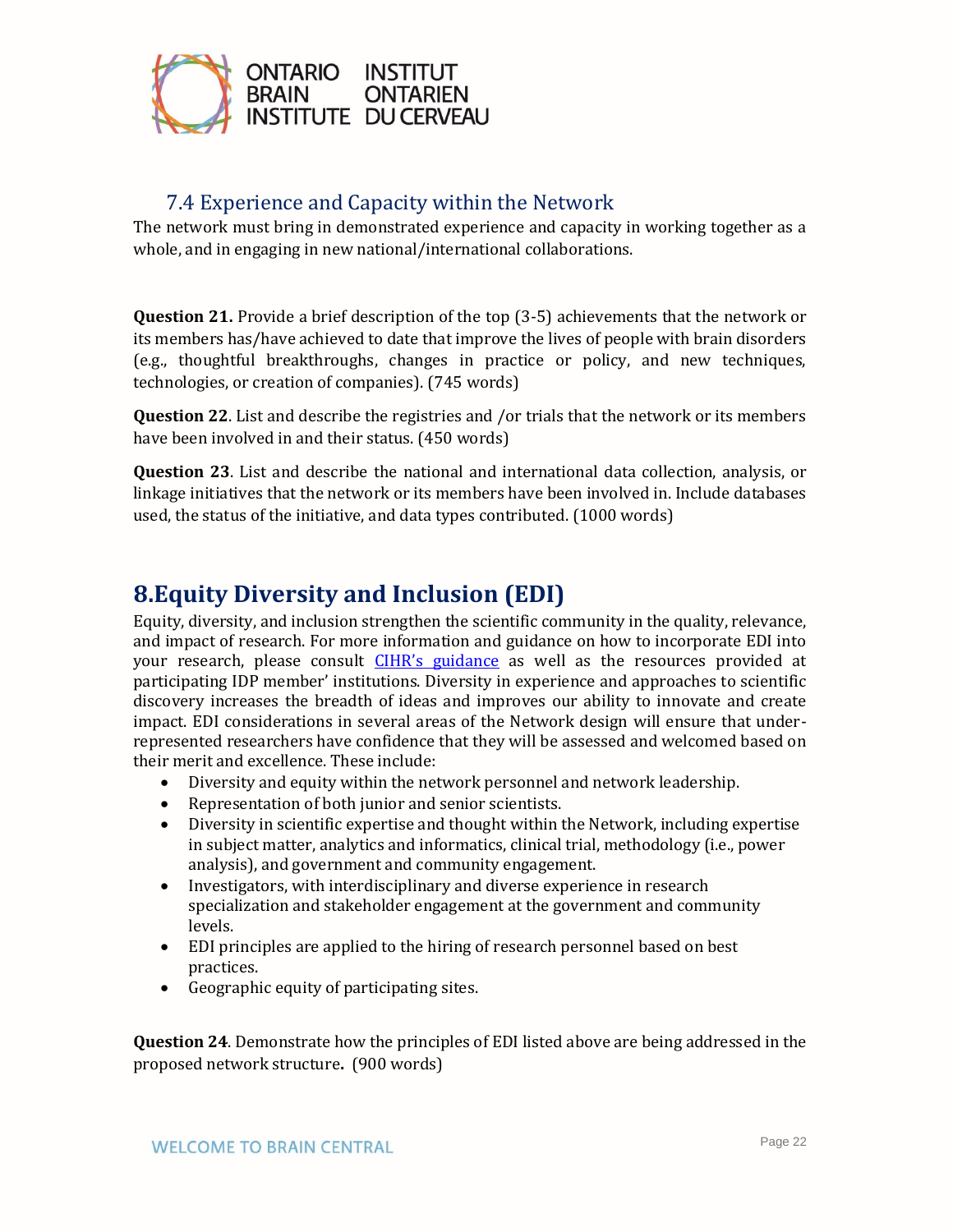

# <span id="page-22-0"></span>**9.Leveraging and Net Benefit to Ontario**

The OBI system is based on creating meaningful partnerships to attract additional investment from other sources (leveraged investment) and to ensure that our funding has research, health, and economic impact in Ontario. Over the years, we have met the target of a cumulative 2:1 ratio of leveraged investment to the accountable OBI government funds. This included funds that came directly to OBI, as well as funds going to our partners due to OBI involvement. We plan to continue this commitment in partnership with our IDP networks. Applicants are therefore expected to engage with other parties to build out their network. This involves leveraging or strengthening existing partnerships or forging new ones. This will serve as an important metric for network impact.

**Question 25**. Based on your current and proposed collaborations, what leveraging opportunities may exist for your network? (400 words)

**Note:** Potential funding sources to leverage opportunities include grants, investment, charitable donation, in-kind contributions, etc.

## <span id="page-22-1"></span>**10. Funding Available**

OBI plans to enter into direct agreements with IDP network sites, for the purpose of outlining annual deliverables and budget for network expenditures. The funding term commences on October 1, 2023 and ends on March 31, 2028. The Annual Financial Contribution for the networks ranges from \$1M to \$3M annually. Continuation of funding will be tied to the performance and ability of network to meet its deliverable targets.

Nonetheless, OBI's Financial Contributions are subject to the availability of funds provided by the Legislative Assembly of Ontario in an amount sufficient to fund the IDPs.

#### <span id="page-22-2"></span>10.1. Funding Models

OBI envisions a hybrid funding model, comprised of a fixed budget for personnel and infrastructure costs and a flexible, cost-recovery budget for reimbursement of participant recruitment costs. Per-participant costs will be reimbursed on a quarterly basis in alignment with recruitment activity.

#### <span id="page-22-3"></span>10.2. Network Costs

In estimating the costs of the network, only direct costs of personnel, supplies and services, minor equipment, and travel, that are essential to the operations of the network to achieve its results can be included. Overhead or indirect costs are not eligible.